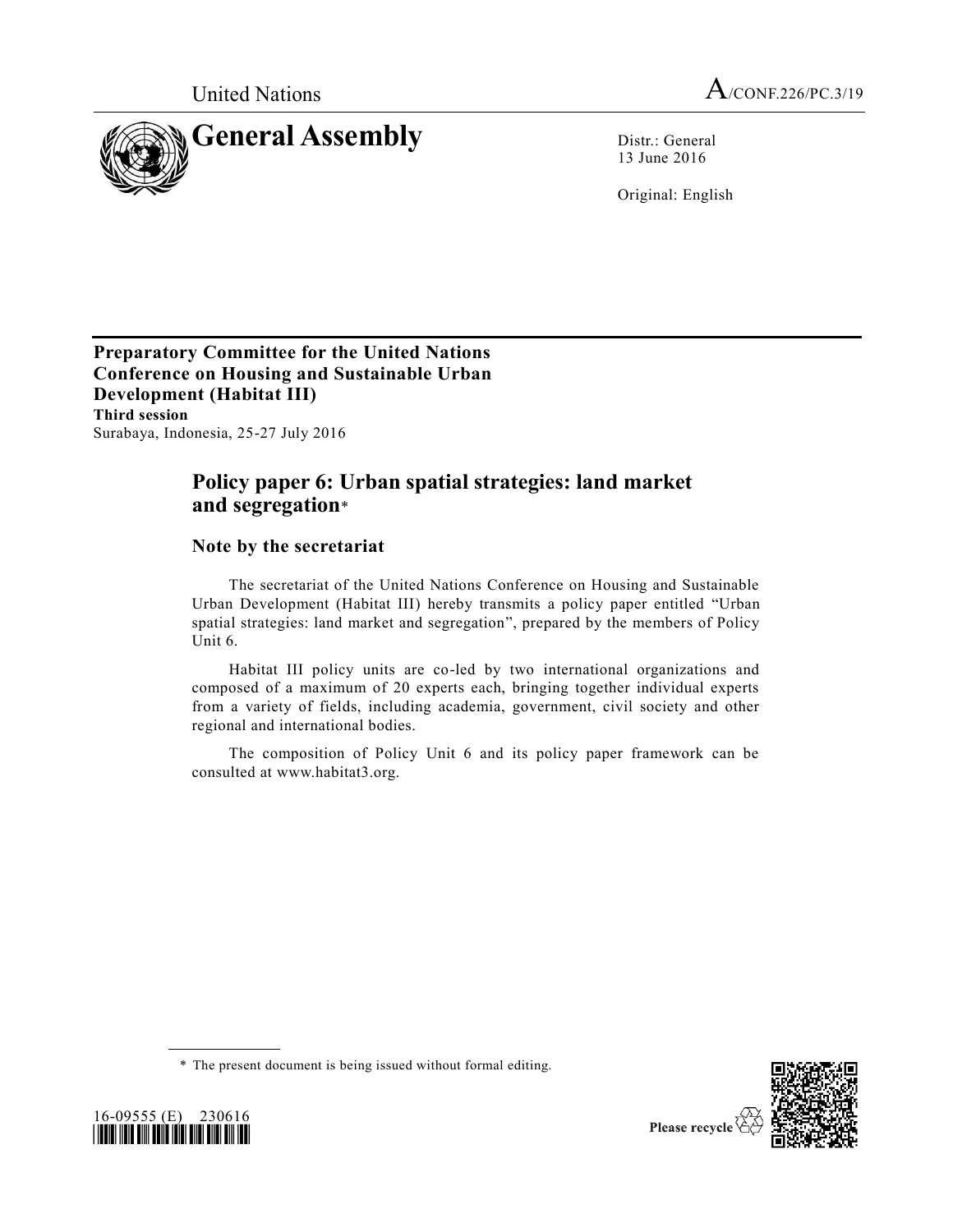# **Policy paper 6: Urban spatial strategies: land market and segregation**

#### **Executive summary**

The guiding principle of this paper is that the organization of space is inseparable from the quest for sustainable development. Inequalities, a growing concern for most countries and the international community, are expressed in the physical segregation of different income, social and ethnic groups and in the substandard conditions of the places where the poor work live and work. The negative externalities caused by haphazard city growth and lack of proper planning such as sprawl, pollution, and traffic congestion are a tremendous burden on the cities' vocation for attracting investment, employment and sustainable growth. The physical segregation of the city according to separate functional areas, such as business, industry and housing, creates dullness, alienation and insecurity. The unregulated functioning of land markets only reinforces the tendency to produce physical separations between urban elites and the rest of the urban population. Sprawl and low density development compete with the preservation of the vital roles of peri-urban and rural areas in feeding larger urban centres and offering sustainable livelihoods to rural residents. Finally, the same physical development model is a major cause of environmental degradation and a major contributor to CO2 emissions far in excess of what wiser spatial organization models would entail.

At long last, the world is awakening to the importance of sustainable urban development. Part of the reason is the media attention around the fact that for the first time in the planet's history, the majority of the world's population live in urban areas. Moreover, United Nations projections indicate that more than nine tenths of the world's total population increase midway into the present century will be living in the cities of today's developing world. This attention and these scenarios are reflected in the fact that the 2030 Agenda for Sustainable Development devotes one of its 17 Sustainable Development Goals and its 10 targets to making cities inclusive, safe, resilient and sustainable.

However, this paper argues that this goal, as well as the inversion of the negative trends described above, can only be reached by vigorous and visionary "urban spatial strategies". They will have to be vigorous because the forces at play are powerful and interested in maintaining the status quo. And they will have to be visionary because the participation and support of people and actors committed to an equitable and just future for all will need a bold and inspiring blueprint of how the city will be structured and organized.

The policy unit focused on six main challenges to act upon in order to produce effective and actionable building blocks for the proposed urban spatial strategies. They are:

- (a) Form and configuration of cities and territories;
- (b) Land policy as a tool to promote equality and secure resources;
- (c) Access to the benefits of urbanization;

(d) Coordination among different levels of plans and policies and among sectors;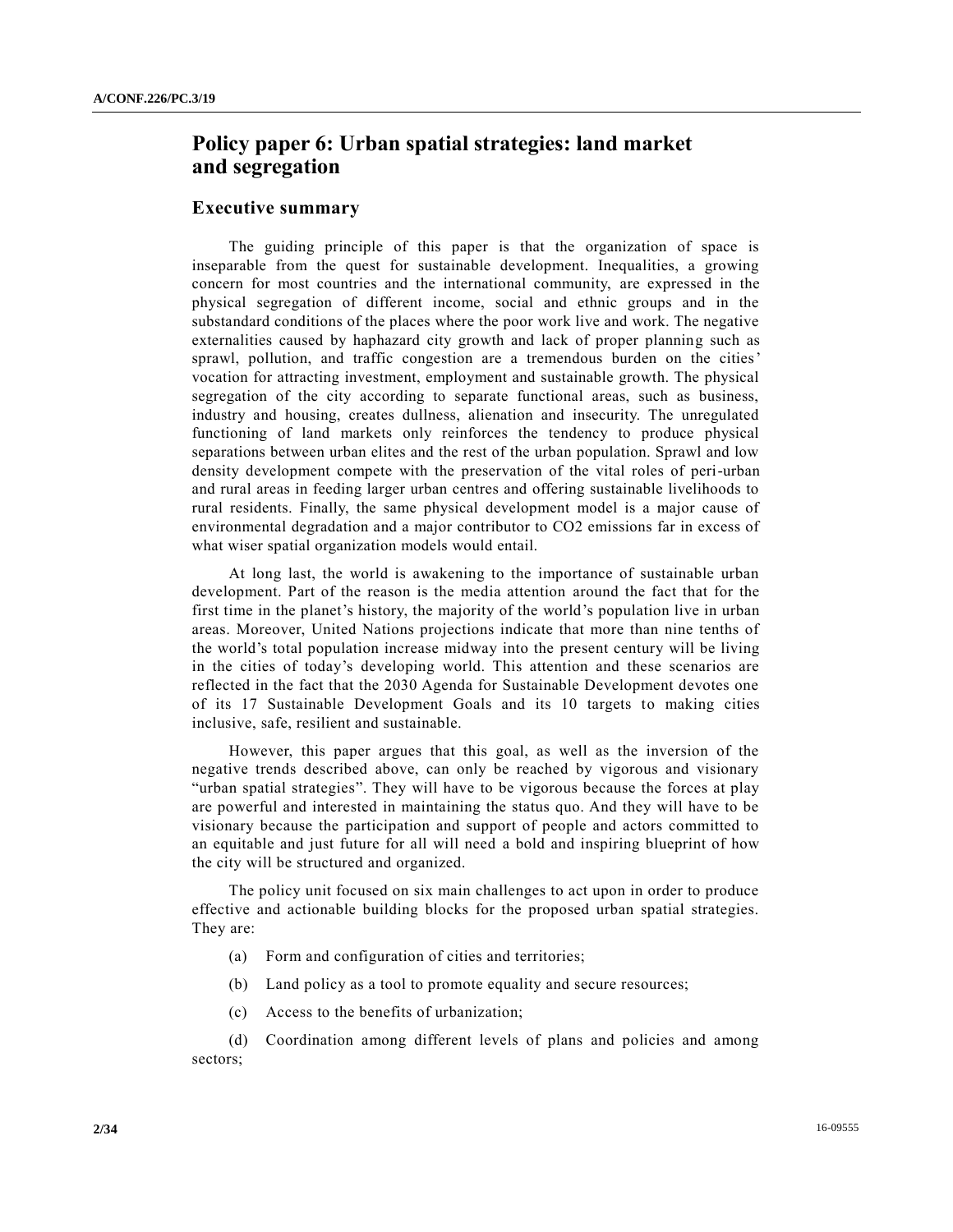(e) Provision and distribution of good green and public space;

(f) Knowledge about balanced territorial development and urban spatial strategies.

Coherently with this choice and with the considerations made above, the Policy Unit has concluded this report with key messages listed below. They have been drafted with the intention of stating, in a way that everybody can easily understand and hopefully subscribe to, the goals described in detail in the main body of the paper.

1. Urban spatial strategies

The organization of physical space is key to sustainable urban and territorial development. It can be successfully achieved through fair and comprehensive urban spatial strategies.

2. Designing the sustainable city

Compact development and redevelopment on a human scale is the basis for the enjoyment of urban life by all, the satisfaction of basic needs, a vibrant economy and the protection of the environment.

3. Using land markets to combat segregation

Appropriate legislation and planning measures can make sure that part of the wealth generated by urbanization processes is shared collectively, providing security of tenure and access to land and services, and combat physical and social segregation and improve the living conditions of the urban poor.

4. Extending the benefits of urbanization to all

Urban strategies must guarantee that the benefits and services cities can offer are shared by all, regardless of income, lifestyle, place of residence and type and size of settlement.

5. Integrating levels, scales and actors of planning

The integration between levels of planning, sectors and urban and rural development is essential for the success of urban spatial strategies. Useful tools to achieve this goal are available, including the *International Guidelines on Urban and Territorial Planning.*

6. Shaping the city through green and public space

Green and public space is what defines the identity and character of a city, expresses its physical structure and provides the lifeline of city life: recreation, mobility, interaction, and togetherness.

7. A global dialogue for sustainable planning

The continuation of a global dialogue on the sustainable organization of urban and rural space will be vital for the successful implementation of the New Urban Agenda and the Sustainable Development Goals. The processes put in place by Habitat III could usefully be translated into continuous activities devoted to networking and the exchange of ideas, experiences, information and good practices.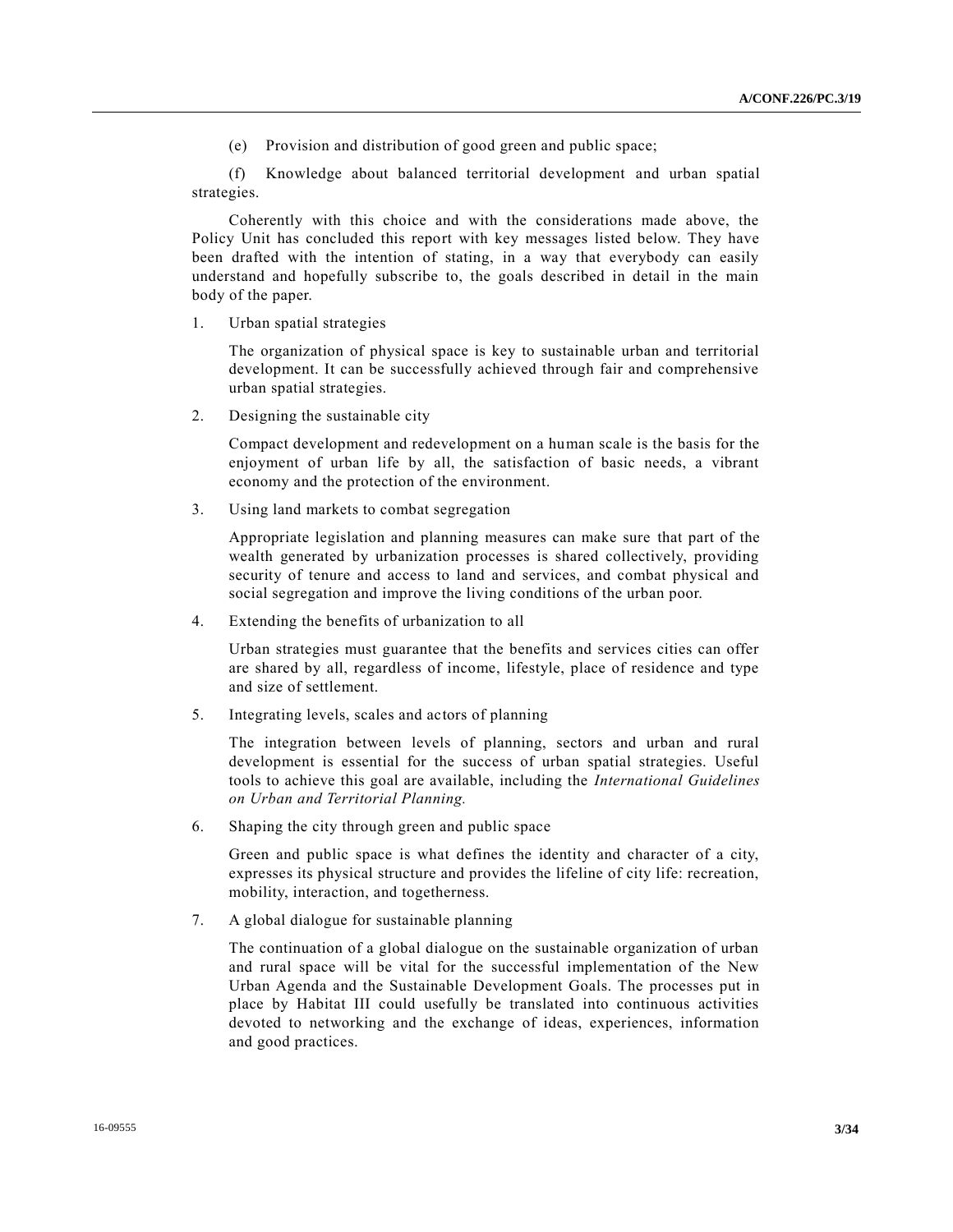Section I of the paper — Vision and framework of the policy paper's contribution to the New Urban Agenda — provides a background of the challenge that the rapid urbanizing world has to face. It illustrates the guiding principles that link the policy paper to the New Urban Agenda and defines urban spatial strategies as the key element to achieve the sustainable development of cities and territories.

Section II of the paper (Policy challenges) refers to the six key dimensions recalled above which the Policy Unit identified to design and implement successful urban spatial strategies and describes the factors and constrains that impede their effectiveness.

Section III of the paper (Prioritizing policy options) identifies the policy priorities and critical recommendations required to develop the six dimensions above into viable urban spatial strategies.

This Policy Unit recognizes that all components of society have to be informed and proactive parties in the implementations of the New Urban Agenda. However, section IV of the paper (Key actors for action) identifies those actors who have a key role to play in the design, implementation and monitoring of urban spatial strategies, starting with local governments.

In section V (Policy design, implementation and monitoring) the paper identifies key implementation aspects of the six urban spatial strategy components treated previously. Under finance mechanism, the positive connection is stressed among sound spatial strategies, the policy priorities suggested for the formulation and implementation, and the prospect for mobilizing the means to achieve the Conference's goals in cities. Under monitoring, the paper underlines that the Sustainable Development Goals, and particularly Goal 11, represent a powerful global standard for measuring the achievements of cities and territories in improving the living conditions of all. Sound urban spatial strategies require transparency and accountability in the planning process, which in turn necessitates reliable, open and easily accessible data. A promising development is the availability of free access to remote sense-derived geospatial data.

The final section (Conclusion) contains the seven key messages distilled from the Policy Unit's work.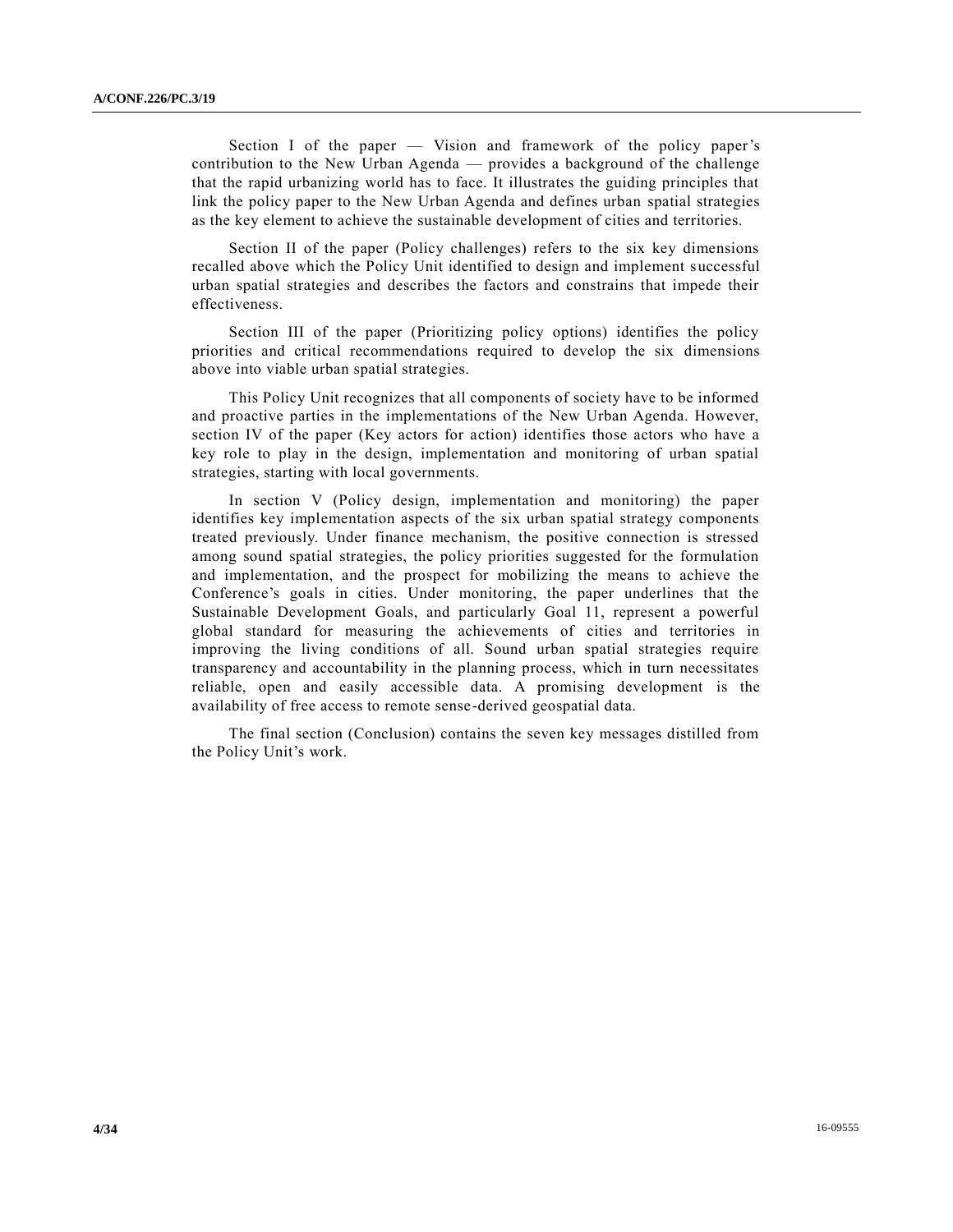# **I. Vision and framework of the policy paper's contribution to the New Urban Agenda**

1. A New Urban Agenda framed on strong urban spatial strategies will help alleviate several current and anticipated social, economic and environmental conditions in a world that is 54 per cent urban in 2016 and rising to 66 per cent urban in the next 20 years. Among the most pressing global issues are poverty, inequality and environmental degradation. These concerns are spatially evident in cities and their surrounds in the proliferation of informal settlements and slums lacking basic services; fragmented sprawling urban development on risk-prone or fertile agricultural land; unbalanced territorial development characterized by weak infrastructural links, threatened ecosystems, depleted natural resources and loss of biodiversity.

2. The fact that the World Economic Forum in its 2015 *Global Risk Landscape* report (World Economic Forum 2015) cited "urban planning failure as a risk factor creating social, environmental and health challenges" and the estimation that in 2012, 60 per cent of the built environment to exist in 2030 is yet to be built,  $\frac{1}{1}$ underlines the critical importance of making the design and management of the form and configuration of cities and territories the top priority of this paper.

3. With its focus on delineating strong urban spatial strategies that advance integrative and equitable decision-making processes for sustainable urban development, this paper builds on the guiding assumptions of the New Urban Agenda. These assumptions include: its foundation in human rights approaches, antecedents and agreed-upon language from prior United Nations agreements; its universal applicability that leaves room for adaptation by Member States according to their respective values and contexts; its commitment to subsidiarity and partnerships as essential elements in its crafting, implementation, and evaluation; and its belief that achieving sustainable urban development will occur only through the implementation of a robust action agenda including provisions for governance, legislation, finance, monitoring and knowledge creation. In particular, this paper draws on the frameworks and guidance offered by the 2030 Agenda for Sustainable Development, including Goal 11 (Make cities and human settlements safe, inclusive, resilient and sustainable) and related Goals, and the *International Guidelines on Urban and Territorial Planning* (UN-Habitat 2015a).

4. The strong urban spatial strategies must address six challenges now present across the world:

(a) Unsustainable form and configuration of cities and territories;

(b) Land: failure to use land policy as a tool to promote equality and secure resources;

(c) Inequitable access to the benefits of urbanization;

(d) Poor coordination among different levels of plans and policies and among sectors;

(e) Inadequate and uneven provision and distribution of good green and public space;

<sup>&</sup>lt;sup>1</sup> Secretariat of the Convention on Biological Diversity 2012 as cited in issue paper 8.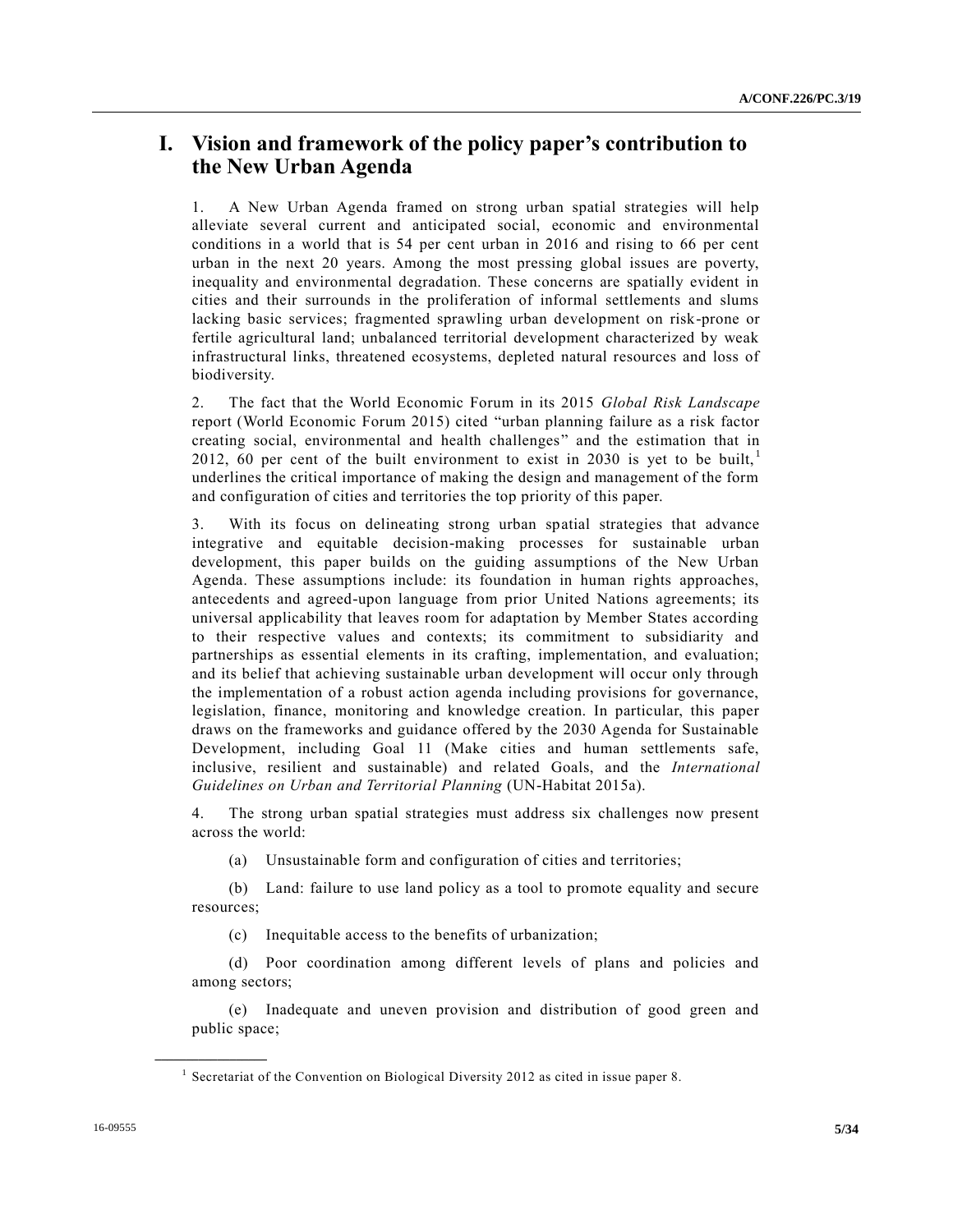(f) Incoherent and disassembled knowledge about balanced territorial development and urban spatial strategies.

5. Addressing these challenges calls for explicit, broadly conceived and executed urban spatial strategies focused on the sustainable use of land and space, provision of basic services and the equitable functioning of land markets. Examples of these strategies include development of national urban policies to ensure balanced territorial development within a nation, the crafting of regional and urban plans (with strategic guides, physical maps and plans — land use, public space, transport — and implementing regulations tied to capital expenditures for infrastructure investment), the using of land value capture mechanisms to share collectively the increments generated by public investments in infrastructure.

6. This process will require empowering communities through the identification and legal recognition of the roles, rights and responsibilities of key players in the appropriate sphere of government and civil society and the alignment of the interests of national, regional and local government and promoting stakeholder partnerships that cross-jurisdictional boundaries and disciplines.

7. The effective execution of these recommendations calls for focused financing and monitoring practices informed by knowledge creation and sharing.

8. Urban spatial strategies are key to the implementation of a New Urban Agenda. They have to address, in particular, the problem of social segregation caused by the way urban land markets operate, and the role of spatial planning providing tools for an integrated and sustainable urban development.

9. Nevertheless, looking at these issues, one has to also consider closely related problems which may be relevant in specific cases. Among them are weak legislation, weak governance, including insufficient political will and leadership, weak rule of law, lack of transparency and accountability in land acquisition and development, lack of value capture of public resources invested in infrastructure, land market failures and speculation, fragmentation of planning tools, uncontrolled sprawl, as well as inefficiency of land registration and cadastral systems.

10. With these issues in mind, urban spatial strategies can be defined as "spatial strategies which aim towards social and spatial integration and inclusion in cities, dealing with form and systems of cities, through the promotion of socially diverse neighbourhoods, accessibility to jobs, access to serviced land at affordable prices, as well as quality public space, including sufficient green spaces".

11. Spatial strategies are the product of participatory processes. They require wellfunctioning instruments of governance. They should encourage reflecting values and priorities as well as contribute to building and enhancing institutions in order to frame actions towards sustainable development.

12. Spatial strategies are key to the pursuit of sustainable development since they aim at saving land, protecting the environment, and organizing space in order to minimize waste and energy use and guarantee adequate living and working conditions to all regardless of their social and economic conditions.

13. Urban spatial strategies towards sustainability comprise and require strategic guide, physical plans and maps (e.g. on land use, housing, transport, and the environment), regulations for social housing and related land use, strategic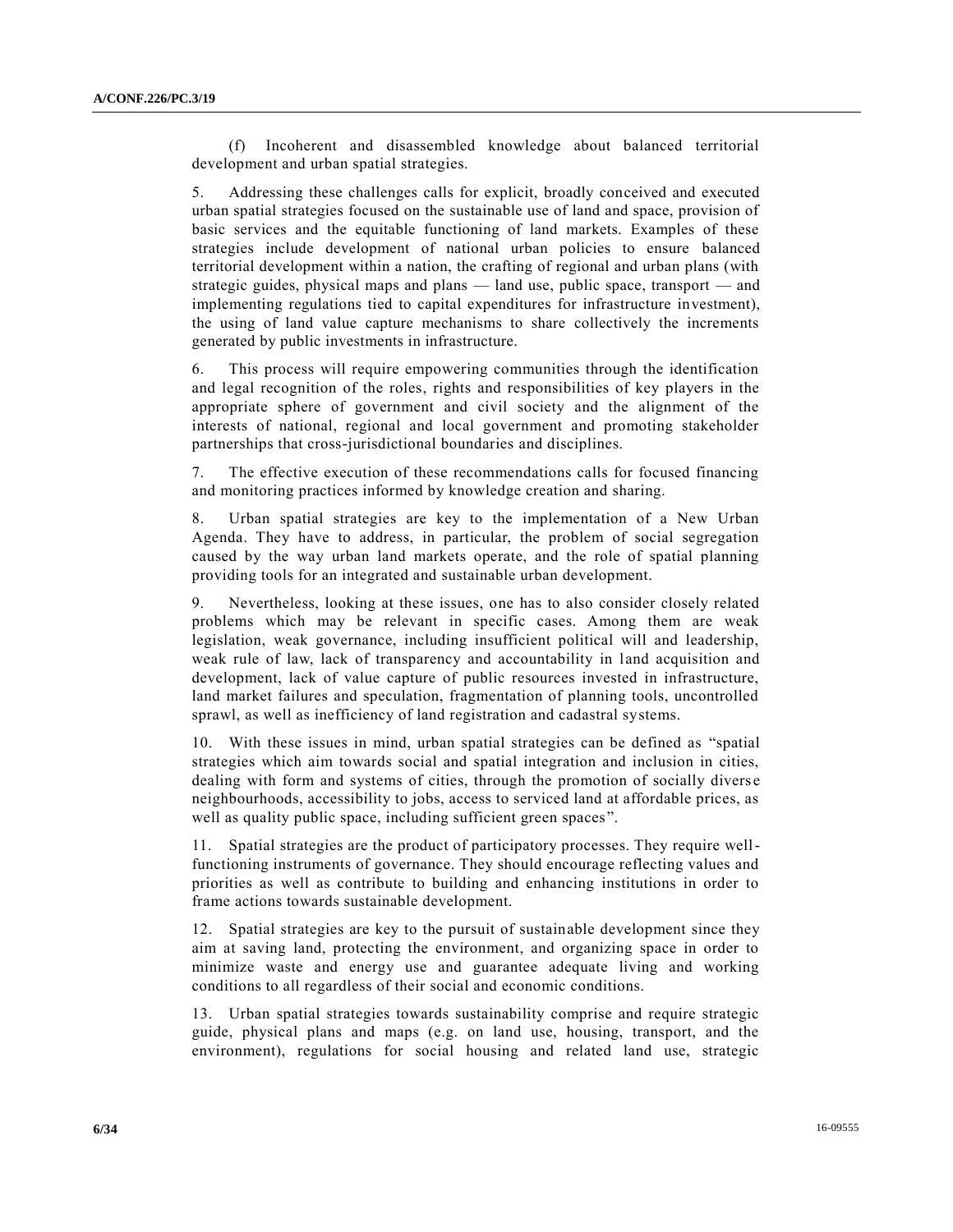instruments for planning and implementation as well as an institutional framework which is conducive to sustainable development (UN-Habitat 2015a).

14. Urban spatial strategies are framed by four key elements: (a) legal basis (e.g. constitutions, charters, regulations and codes); (b) organization (i.e. structural organization, e.g. responsibilities of actors such as ministries, courts, technical agencies at the national, regional and local levels, as well as procedural organization, e.g. the organization of planning, implementation and monitoring processes); (c) strategic urban planning and design (e.g. national urban policies; regional/metropolitan, city, neighbourhood plans and programmes, including strategic environmental assessments); and (d) implementation mechanisms, including finance.

### **Guiding principles**

#### **1. Human rights approaches will be the foundation of the New Urban Agenda**

15. The unanimously adopted Vienna Declaration and Programme of Action states that democracy, development, and respect for human rights and fundamental freedoms are interdependent and mutually reinforcing. Human rights standards contained in, and principles derived from, the Universal Declaration of Human Rights and other international human rights instruments have to guide all development and programming in all sectors and in all phases of the planning and, first of all, the integrative planning activities and documents — the content, design and development of urban spatial strategies.

#### **2. The New Urban Agenda will build on antecedents and agreed-upon language from prior United Nations work**

16. The Habitat Agenda will build on its heritage and then go on to more recent global agreements, some of which directly address cities and human settlements and others that imply the crafting and implementation of urban spatial strategies as essential to their success. First among them is the 2030 Agenda, notably Goal 11 and key targets, among others. For example, some 69 per cent of the targets require local action.

#### **3. The New Urban Agenda will be universally applicable to nations around the world**

17. The New Urban Agenda will be universally applicable to nations around the world, providing clear guidance for Member States on urban issues, while still leaving room for adaptation to national circumstances developed according to national needs, levels of development and other contextual considerations.

#### **4. Subsidiarity and partnerships are essential elements in the crafting, implementation and evaluation of the New Urban Agenda**

18. The New Urban Agenda recognizes subsidiarity and partnerships in the development, crafting and implementation of urban spatial strategies — it assumes that each tier of government and each sphere of governance have a role to play in the area of urban spatial strategies as defined above. This reinforces the importance of multiparty partnerships — vertical, horizontal, cross-jurisdictional and cross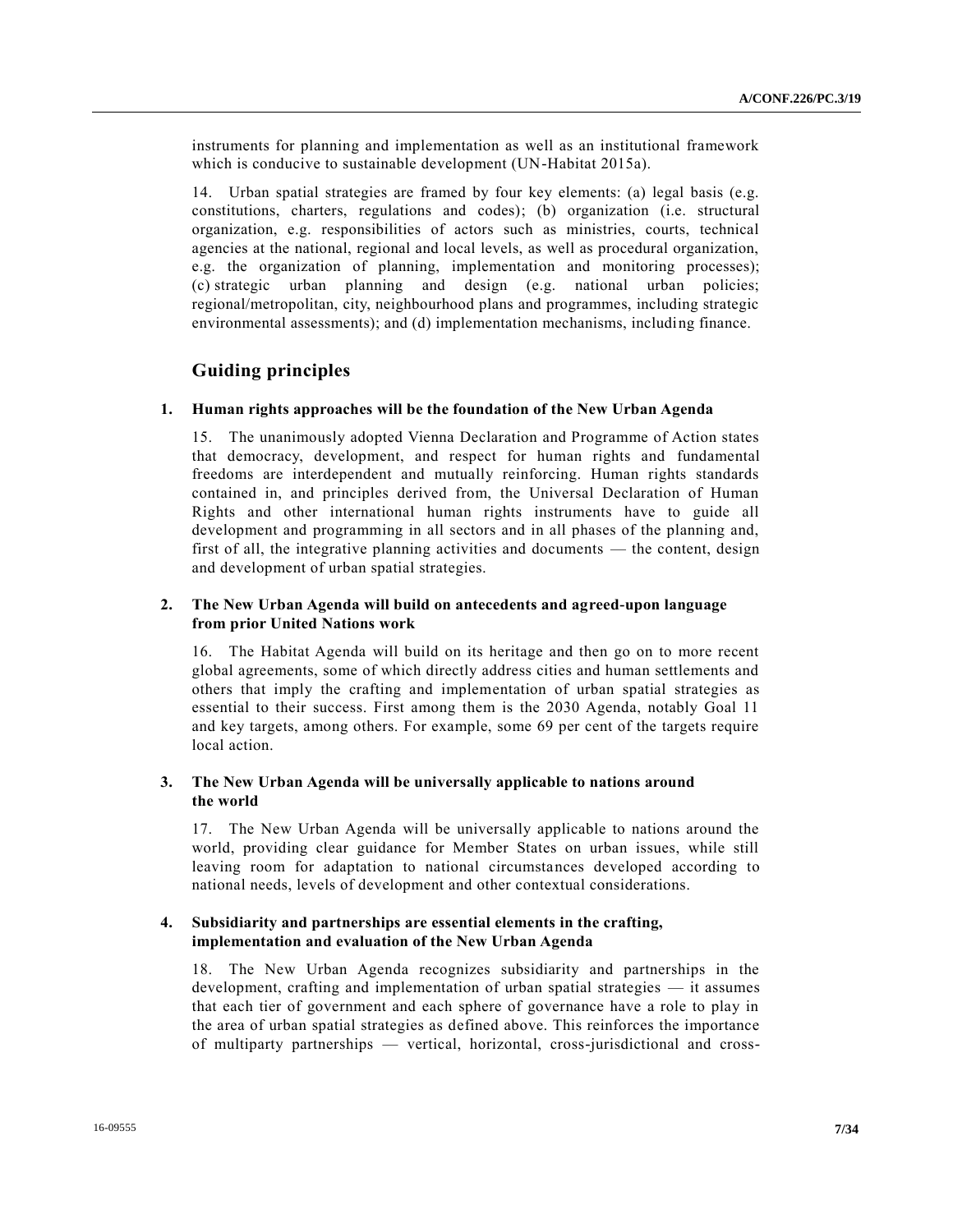disciplinary — with rights and responsibilities clearly defined in the crafting and implementation of urban spatial strategies in the New Urban Agenda.

#### **5. Evidence-based research drawn from the knowledge, expertise and experience of multiple stakeholders should inform the New Urban Agenda**

19. A commitment to crafting mechanisms to support the creation of policy based on knowledge, expertise and experience of multiple stakeholders is critical for the conception, implementation and monitoring/evaluation of the New Urban Agenda.

20. This principle is reinforced repeatedly in the *International Guidelines for Urban and Territorial Planning*, which calls for "the advancement of research-based knowledge on urban and territorial planning" (p. 12) and throughout has references to the need to "develop new tools and transfer knowledge across borders and sectors that promote integrative, participatory and strategic planning" and "translate forecasts and projections into planning alternatives and scenarios to enable political decisions" (p. 26).

# **II. Policy challenges**

**\_\_\_\_\_\_\_\_\_\_\_\_\_\_\_\_\_\_**

# **A. Unsustainable form and configuration of cities and territories**

21. As documented in Habitat III issue papers 8, 9, 10 and 11 and other references,  $2\pi$ current urban development patterns offer five challenges related to the form and configuration of cities and territories, that are not being met by the today's governance systems. These challenges result in losses to economic productivity, they heighten inequality and threaten the environment.<sup>3</sup> They are: (a) inefficient land consumption expressed spatially in the worldwide rise of urban sprawl and an associated decline in density, $4$  a phenomenon that causes inter alia higher costs for transport, WASH, reduction in the economic benefits of agglomeration, the degradation of ecosystem services, and the diminishing of resilience (Litman 2015); (b) the concomitant growth of unserviced informal settlements, often in risk-prone locations, in the developing world<sup>5</sup> and the hollowing out of central cities in the developed world; (c) The lack of balanced and integrated territorial development, or well-synchronized linkages along the continuum of urban to rural development,

<sup>2</sup> United Nations Task Team on Habitat III 2015c; United Nations Task Team on Habitat III 2015d; United Nations Task Team on Habitat III 2015a; United Nations Task Team on Habitat III 2015b and see for example Angel et al. 2010.

<sup>3</sup> See "deficient planning and infrastructure can reduce business productivity by as much as 40 per cent" (United Nations Task Team on Habitat III 2015c, p. 1) and "Globally, there is insufficient knowledge on the dynamics of small and intermediate cities where half of the world's urban people live, making them a missing link in understanding the dynamic of urban -rural interactions." (United Nations Task Team on Habitat III 2015a, p. 3).

<sup>4</sup> "In developing countries an average of 6 out of 7 cities experienced a decline in density, while in higher-income cities, a doubling of income per capita equated to a 40 per cent decline in average density. Cost of sprawl in the Unites States alone is estimated to cost \$400 billion per year mostly resulting from higher infrastructure, public services and transport costs. " (United Nations Task Team on Habitat III 2015c, p. 2).

<sup>5</sup> See issue paper 8 — Urban and spatial planning and design, p. 2 "the insufficient provision of an adequate number of well-connected serviceable plots has contributed to the increase of informal urbanization, with over 61 per cent of dwellers in sub-Saharan Africa, 24 per cent in Latin America and 30 per cent in Asia informally occupying land, often in high-risk areas".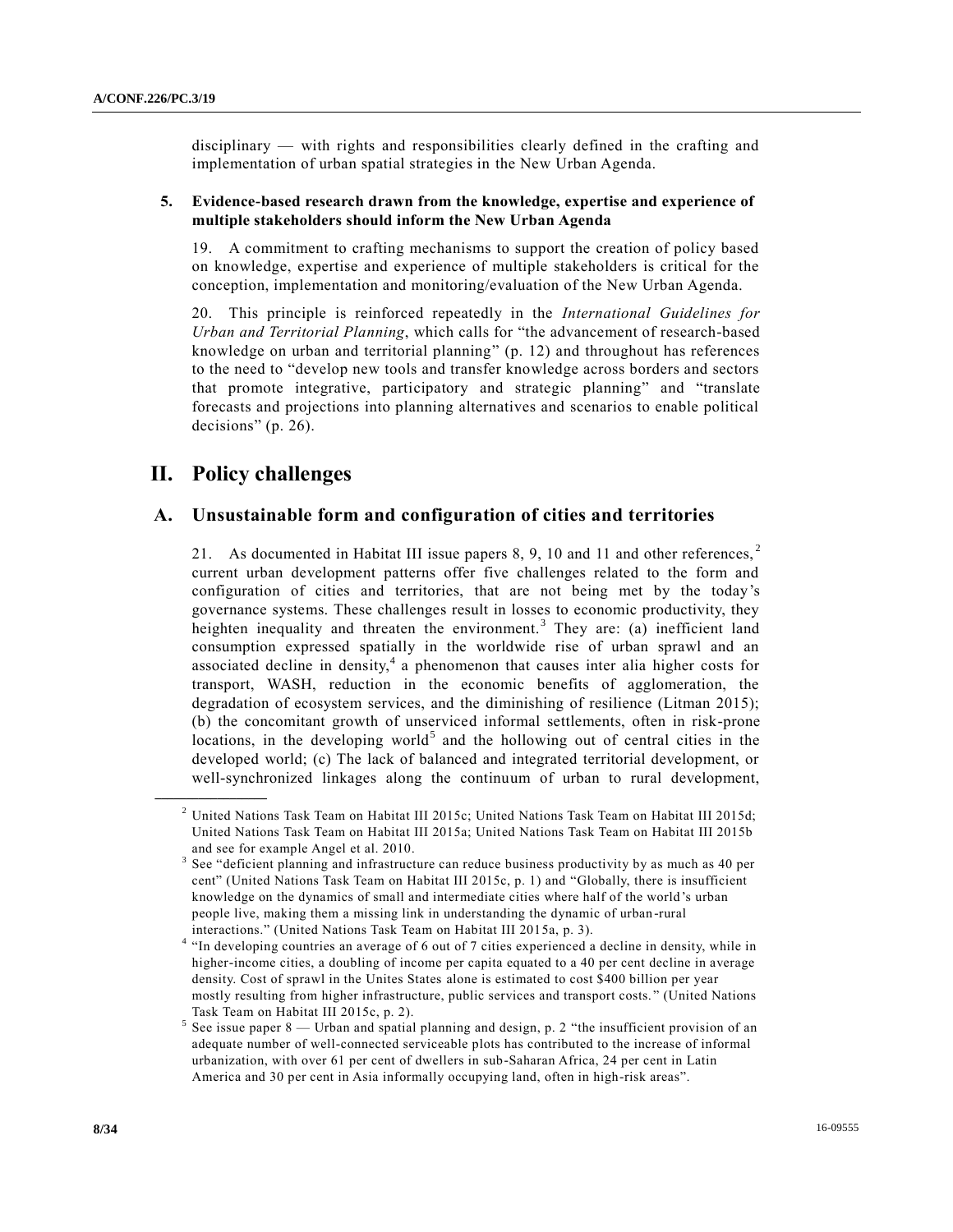exacerbated by the neglect of small and medium-sized cities and absence of planning and management capacities; (d) the absence of adequate, well-designed public space at all scales — national, regional, local and neighbourhood — needed to accommodate transport, water/sewerage infrastructure and community facilities such as schools and health clinics — and to provide public parks for social congregation, recreation and livelihoods; (e) the neglect of available urban design solutions capable of achieving, at the same time, quality of life, social harmony, economic viability and minimizing environmental impact.

22. In most countries, urbanization trends are unsustainable. Land is being consumed at a far greater proportion per inhabitant than it should (UN-Habitat 2015c, fig. 1); emerging lifestyles cause an inordinate use of non-renewable resources; and this excessive consumption, far from creating better living conditions for all, only accentuates the inequities between the haves and the have-nots.

23. A key driver of these unsustainable trends is the form and configuration of current urbanization patterns, that is, the way urbanization occupies space. Metropolises, cities and towns expand for long distances in their rural hinterlands. Large portions of rural land are acquired, subdivided into lots and built upon, with the profits going to often unscrupulous entrepreneurs, with the onus of basic infrastructure, public transport and essential services falling on local governme nts. Detached individual dwellings have high energy needs, and the very low density of most new developments discourages public transport and determines the need for private transportation to access goods and services. Remoteness and poor public transport impact most seriously children, young people, women and the elderly. Many new developments take the form of the so-called "gated communities", enclaves secured by walls and barriers. These are examples of "deliberate segregation". In contrast, poorer inhabitants are pushed into poorly served developments even farther away from the city, or reduced to living in slums or other unauthorized informal settlements. This is a form of "forced segregation": the "gated community" mechanisms are reproduced, but as a stigma, rather than a sign of distinction and social status. From an economic point of view, sprawling urbanization determines even higher maintenance costs in infrastructure development and maintenance on one hand, and in transport and in physical connectivity on the other. The costs of traffic congestion alone are an enormous burden to rural, urban and national economies. Many subsistence farmers are literally swept away in this process, determining the twin negative consequence of new rural-urban migration and the loss of close and healthy sources of food for the city.

24. Similar challenges are found in urban renovation projects in the existing city, where well-planned and designed older neighbourhoods are often replaced by expensive and exclusive developments dwarfing the human scale and causing new segregation. These projects show how compactness and density, however desirable, do not guarantee in themselves the equitable and sustainable city urban dwellers aspire to.

25. Efforts at planning new urban space in a socially, economically and environmentally responsible way are often wasted by the impetus and power of this relentless urbanization model. Clearly, market-led urbanization patterns are not the safe way to secure a sustainable urban future. They have to be tempered and guided by robust public spatial strategies and plans indicating the most energy-efficient, environmentally friendly and socially responsible forms of accommodating growth into space.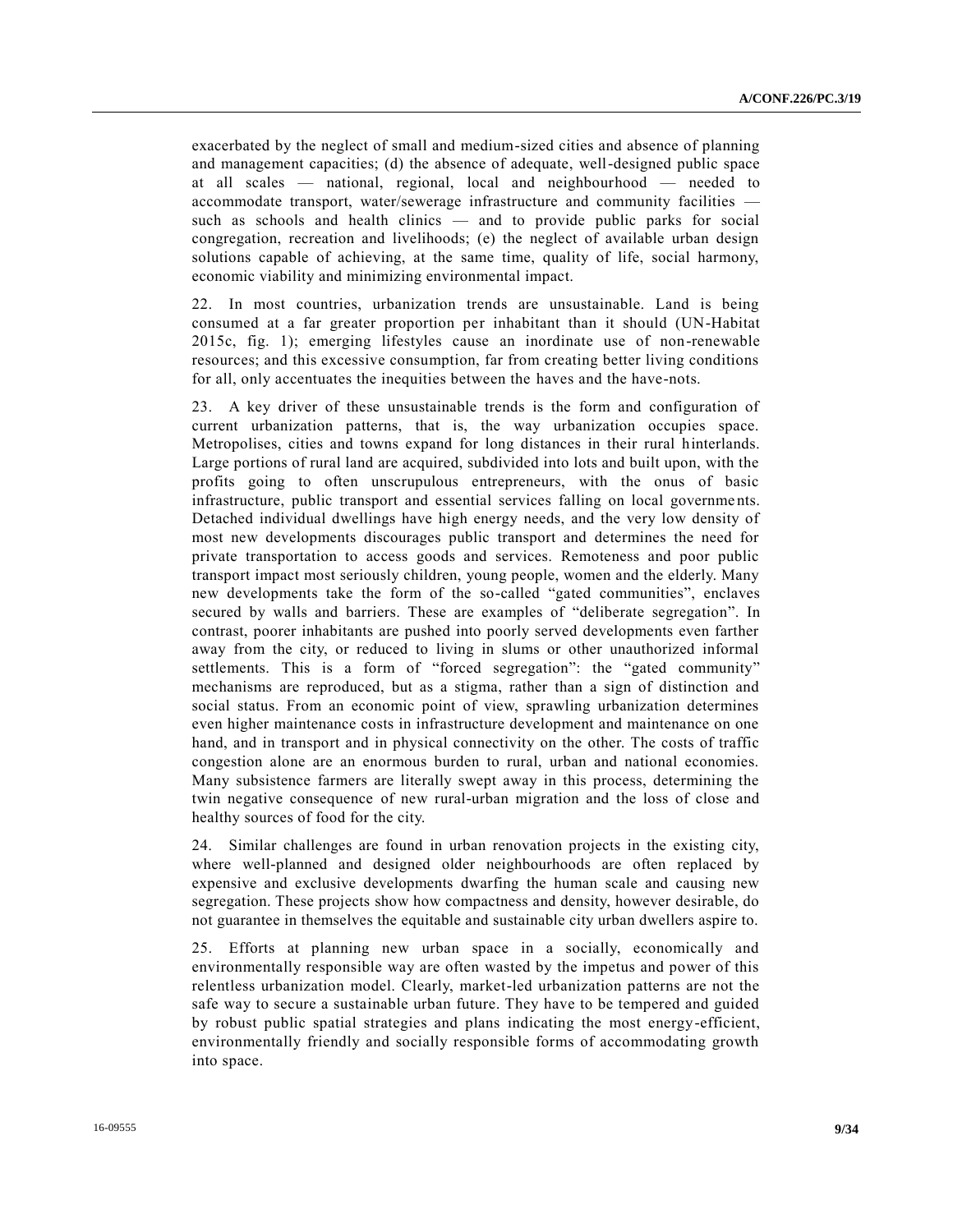# **B. Land: failure to use land policy as a tool to promote equality and secure resources**

26. In third-world cities, typically two thirds of the population cannot afford housing supplied by the formal market, with private housing developers favouring higher-income groups. In these cities, about 90 per cent of the housing deficit is concentrated on families in the bottom seven deciles of income distribution. Fiscally poor local governments tend to concentrate public investments in infrastructure and services in selected areas attractive to business and a more highly qualified labour force in their quest to enhance their economic base. With affordable (lower-priced) land only available in areas where commuting costs are high (fringes), urban infrastructure and services are lacking; building is often risky (due to legal conditions or terrain conditions: steep, flooding, etc.); low-income settlements tend to be excluded from urbanization benefits. Thus, the typical structure of third -world cities with neighbourhoods second to none found their equivalents in the developed world, side by side with areas (the majority) lacking basic services, sewage, paved streets, health centres (if any) and the like.

27. In most cities in the world, the main institution/mechanism to allocate land is the land market. The process is simple: households and businesses with a higher capacity to pay for sites with the desired attributes (e.g. good-quality services, ambience, good access and safe and attractive neighbours) are in a better position to secure them. The process through which land is procured by different social groups tends to be self-reinforcing in that higher-income families favour the segregation of lower-income groups and are willing, and able, to pay more for property that guarantee them their desired "proper neighbours" but also the supporting urban infrastructure and services they demand. The resulting social exclusion is, prima facie, the result of a legitimate process that does not depend on deliberate market price distortion as such. Legitimate as it may be, from a market perspective, the outcome is that the apparent ability of land markets of being "neutral" in generating a fair and efficient allocation of land to all users is compromised. In effect, land market outcomes can also arise when land values are affected by public actions. This is the case of the public provision of urban infrastructure and services or zoning and other land-use regulations put in place to neutralize or control the effects of negative or positive externalities.

28. Moreover, since property taxes tend to be higher in higher-value areas and higher-income groups have greater influence on local politics, public investments in urban infrastructure and services tend to favour such areas. The result is that in many countries well-served and enjoyable neighbourhoods sit alongside other ones that lack the most basic services and infrastructures. These contrasts are reflected in dramatic differences in land prices but, more importantly, they revealed a structural incapacity of the market to ensure a sufficient supply of serviced land at affordable prices, particularly for those who are most in need.

29. In effect, serviced land in cities of the developing world tends to be relatively more expensive (often even in absolute terms) than in the cities of advanced countries.

30. To reduce the land-cost component, and adhere to the payment capacity of the users, social housing programmes thus tend to favour peripheral locations and projects that often result in large-scale dormitories characterized by relatively poor urban services.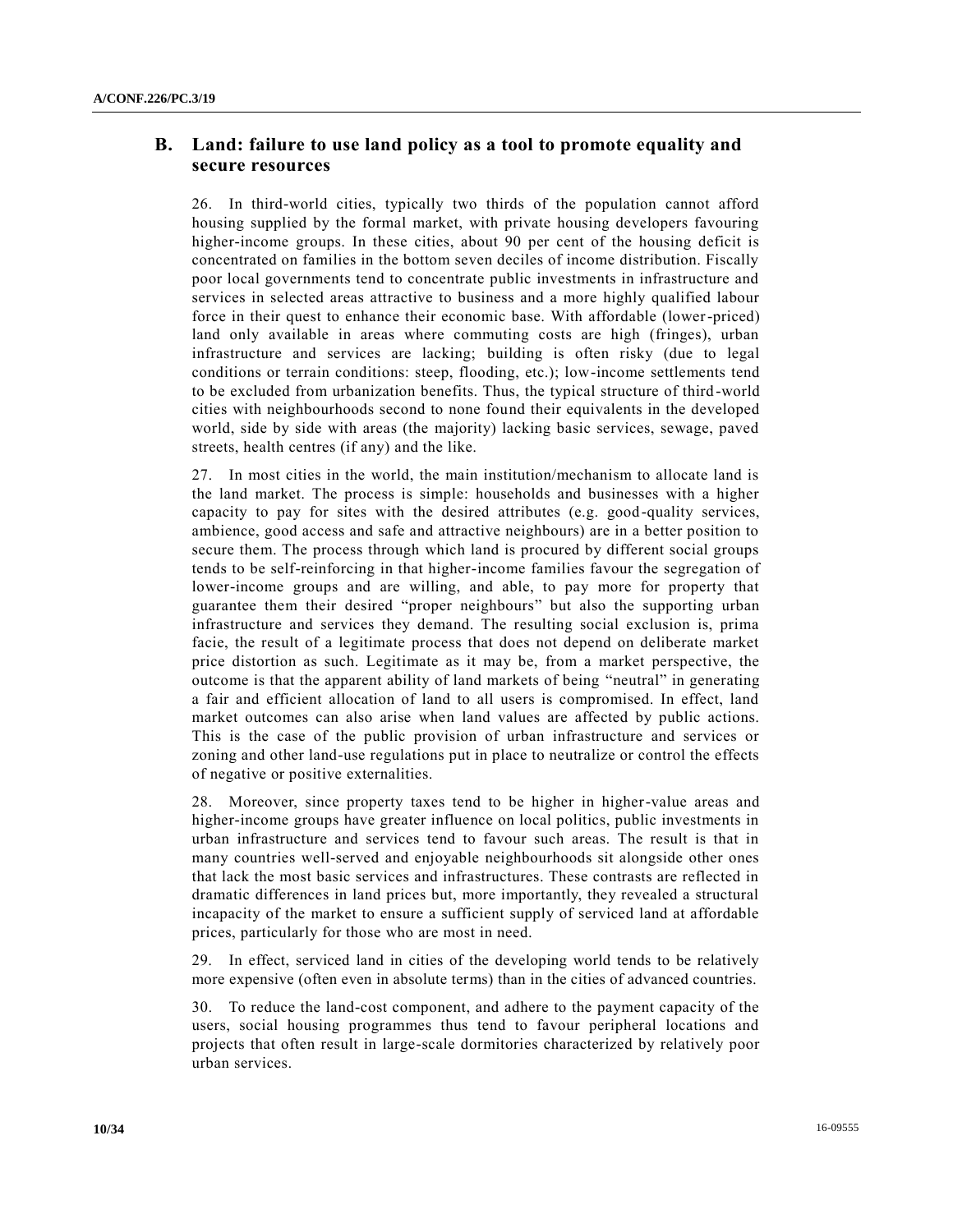31. Moreover, poorly planned and serviced urban-sprawl private developments often end up increasing the costs of urban infrastructure and services for the wider urban area of which they are part.

32. The alternative social housing "solution" of upgrading existing more centrally located informal settlements, in the form of curative regularization programmes, typically costs two to three times as much as the provision of new urban infrastructure and services on the edge of the city. While there are clear benefits from such programmes, a very real problem is that incoming families to such improved settlements may be relatively exploited by property owners, some of whom may be pre-existing, now-tenured occupants (doubling as landlords). This often leads to overcrowding in often unsuitable terrains (hill slopes, unstable soil, etc.), which in itself furthers the spatial separation of social groups and may aggravate environmental risks.

33. All of these considerations clearly emphasize the importance of well-thoughtthrough spatial planning.

34. The challenge is to break the vicious circle of social exclusion that arises from the above-mentioned land and property market processes. Traditional public approaches consisting in the development of centrally located large tracks of land (through public acquisition, use of fiscal land, etc.) have often generated new ghettos with all their well-known negative consequences. Alternative programmes designed to occupy interstices of the city with social housing tend, in no time, to be "colonized" by higher-income neighbours. Attempts to control transactions to ensure the permanence of the original targeted low-income occupiers often fail.

35. The challenge, therefore, while preserving the institution of land market and associated land property rights, is to curb the power of landowners who normally seek to secure the land use that gives them the greatest return but also prevents the more socially inclusive use of land.

36. On the other hand, the public acquisition of land is facing increasing costs and publicly managed processes of land allocation may also be costly, prone to corruption and other forms of political manipulation. In addition, it is important to improve the finance capacity of the public sector to guide urban development, especially when it comes to the provision of urban infrastructure and services.

37. Finally, yet importantly, a coherent land-use spatial strategy should revisit the social costs and benefits of publicly promoting social housing in cheaper locations and ensure the best use of relatively scarce public funds. Key issues here are how best to subsidize the provision of social housing in more "inclusive" areas (perhaps with a higher per unit cost but with better quality), and assess the relative advantages of capturing higher land value increments from elitist developments.

# **C. Inequitable access to the benefits of urbanization**

38. Urban spatial justice brings together social justice and space as well as the concepts of environmental justice and equity. These include concerns of environmental sustainability, and the spatial overlap between racial discrimination, the spatial patterns this produces, and the coupling of these spaces with industrial pollution, socioeconomic exclusion, and susceptibility to natural hazards.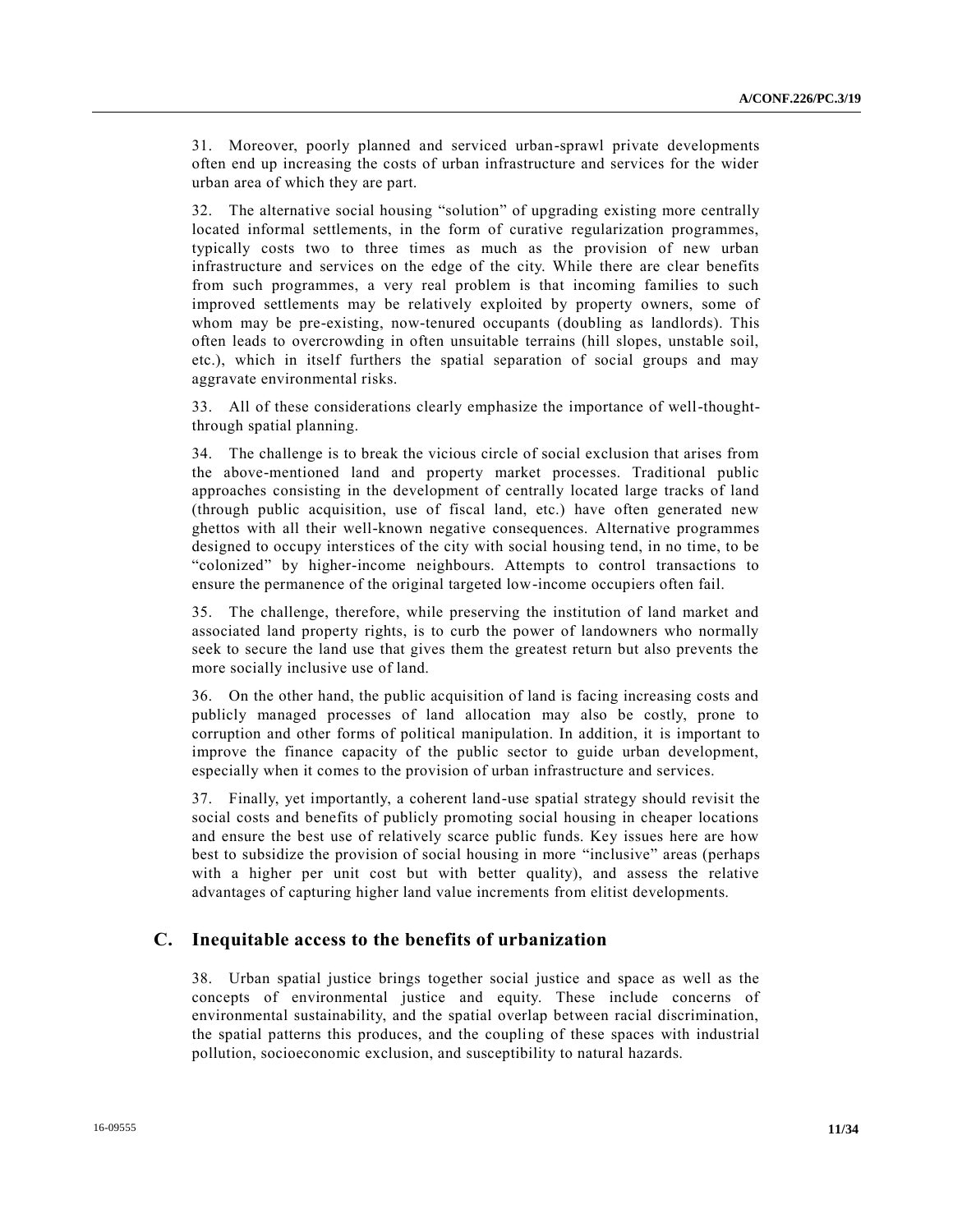39. Developed countries are the most urbanized and developing countries are following suit. Rapid urbanization is a challenge, but can also be seen as an enhancing opportunity, since the function of cities is mainly to provide diversity, choice and a concentration of opportunities for exchange and change resulting in different forms of human development. The benefits of planned urbanization include quality services of all kinds, diversity of income sources, affordable access to opportunities for human development, social interaction, leisure, participation in governance. Quality of life exists, and should be ensured, in non-urban (rural) areas, but the opportunity to develop is afforded more by the diversity and choice characteristic of city life.

40. When, however, cities provide higher income but often even higher costs of living; when they provide diverse services that are inaccessible; when housing projects lack the components that make them liveable; when prevalent modes of transportation are not affordable, or safe, and they pollute the air, then the ills outweigh the benefits. This is often the result of poorly managed cities, lacking in urban planning tools that govern their dynamics and transformation (for example in densities, land use, urban morphology) and in public control of the planning functions and the protection of the public good and collective interests, and long term gains.

41. Another associated factor causing weak and poor urban planning and management is the privatization of urban development within and around the city. This manifests itself in many forms, from urban sprawl that causes the loss of agricultural land and ecosystems, or unplanned overcrowding of informal settlements, or urban demolition/forced evictions of other portions of the city.

42. Fragmented urban sprawl by different income groups substitutes integrative spatial planning; isolated mega projects for high-income groups take the form of gated communities and suburban developments; and unauthorized development by middle- and lower-income groups. Both private-led, peri-urban development patterns are unplanned; both are disconnected, lacking the "public" dimension in all urban components, and the integrative networks including public space connectivity that is necessary to unblock the potential of urbanization.

43. Formal GDP-led and carbon-based/car-oriented spatial planning aggravates the problem, denying the poor the right to benefit from the city, reinforcing social segregation and deterring the realization of the social mix that leads to economic prosperity and social tolerance. Such planning is resource depleting, wastefully using land, energy, time and money. For the poor, it becomes a burden that impoverishes them/exacerbates their poverty. <sup>6</sup>

44. Segregation of land-use planning is still enforced in many developing countries despite evidence that shows its contribution to increased travel time, energy consumption, air pollution, and social segregation in the case of insufficient and unaffordable connectivity (public means of transportation). Adopting "strategic planning" has not solved these problems because of limited spatial awareness that is detrimental and continues to lead to unsustainable spatial patterns.

45. The increasing gap between the overall wealth generated by cities and its redistribution affects the equitable sharing of the benefits of urbanization

<sup>&</sup>lt;sup>6</sup> In Egypt, for example, the 22 new cities built since the 1970s only reached an occupancy of 25 per cent.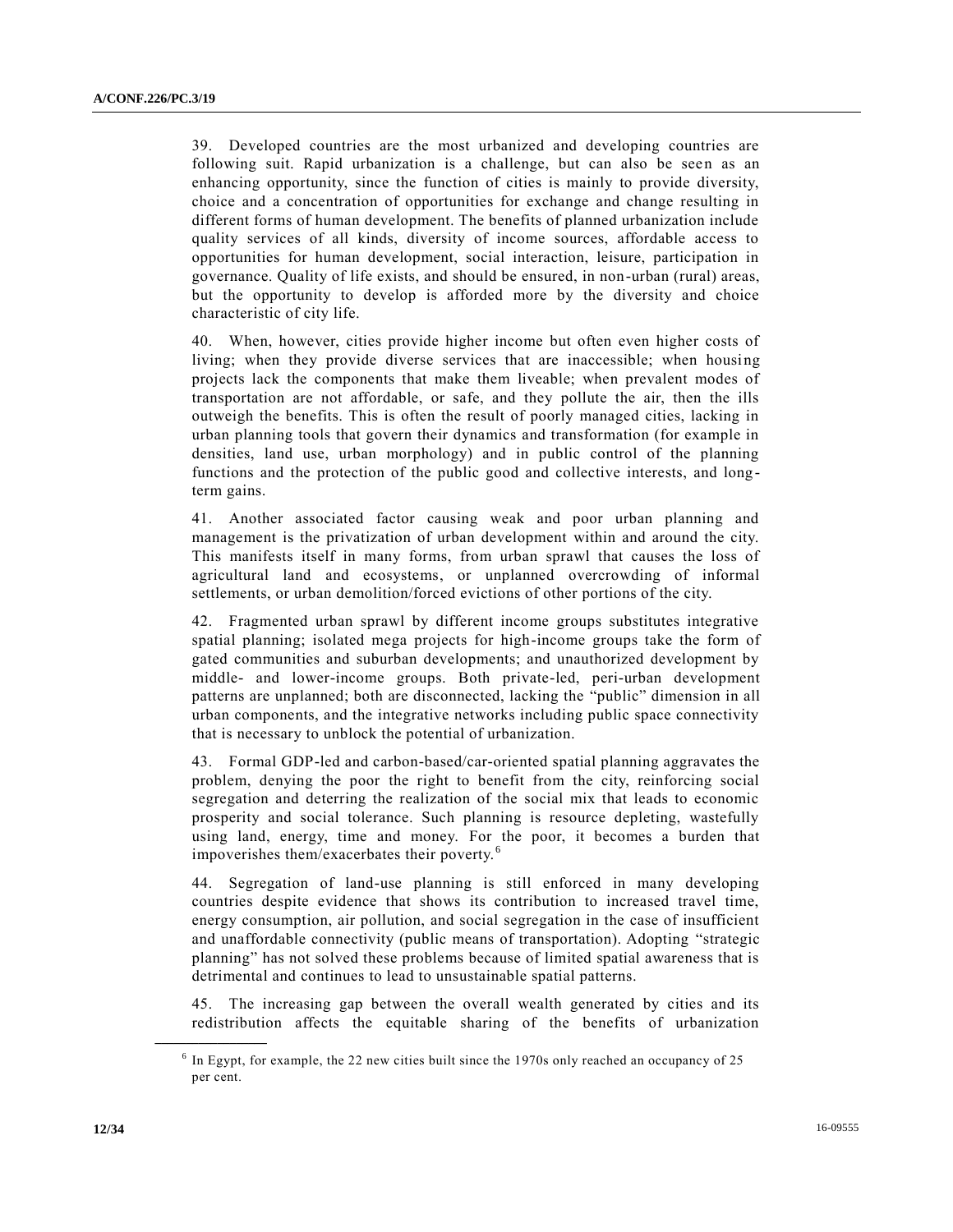(UN-Habitat 2012). Disparity in distribution of public funds, technical and administrative support between urban and rural areas is a main cause of migration to cities with opportunities for a better life. In some countries, wealth generated by informal economies goes unrecognized and therefore not supported by financial or administrative mechanisms to help it grow (in Egypt, for example, informal activity accounts for 40 per cent of the national economy).

46. Social and spatial segregation is often associated with increased vulnerability/exposure to risk; because of locations exposed to environmental and natural hazards, scarcity of relief and emergency systems, and marginalization that can be easily manipulated by power-seeking groups and individuals to be used to instigate conflict and unrest.

47. Media and "trendsetters" glorify unsustainable lifestyles and urban forms emphasizing certain urban benefits, while stigmatizing much of the traditional practices, including "rural" lifestyles, that may be more sustainable socially, economically and environmentally.

48. Public space is the urban element that is most inclusive, yet there is low awareness of the benefits of public space-driven development among stakeholders, both policymakers and the general users/population at large. The problem is that the consumers (those who buy or rent in formal and informal developments) of today do not demand any quality public space from the land developers. The challenge here is the low level, on the demand side, of public space, in terms of its quantity, quality, and diverse functions that is accepted as an integral component of adequate living conditions.

49. In some countries, where laws and regulation are kept vague to encourage informality and decrease accountability, the informality financially benefits governments as it saves their provision of public space, services, transportation and infrastructure on the one hand, and ensures a regular source of revenue whether channelled formally through "fines" or informally though corruption (hassling and bribes) (AUC — School of Global Affairs and Public Policy and UND 2013).

50. Conventional urban planning is blind to "place identity", i.e. the social, cultural, and psychological value of urban form and public spaces; there is low sensitivity to diversity in lifestyle which is the characteristic that distinguishes across the rural-urban continuum irrespective of size. Moreover, cities are also a depository of cultural heritage that reinforces national identity. The global economic model struggles to take such considerations into account.

# **D. Poor coordination among different levels of plans and policies and among sectors**

51. Usually there is no shortage of plans and programmes related to the development of cities and city regions. However, there are a lot of problems and challenges (UN-Habitat 2009). In many countries these plans and programmes lack a coherent and consistent institutional, i.e. legal and organizational, framework. Coordination between sectoral plans is weak; vertical and horizontal integration of spatial plans is a challenge which is often not taken up successfully. Therefore, there is a lot of fragmentation and overlap, as well as a poor alignment of goals which is especially aggravated if overall urban strategies are missing. The legal base is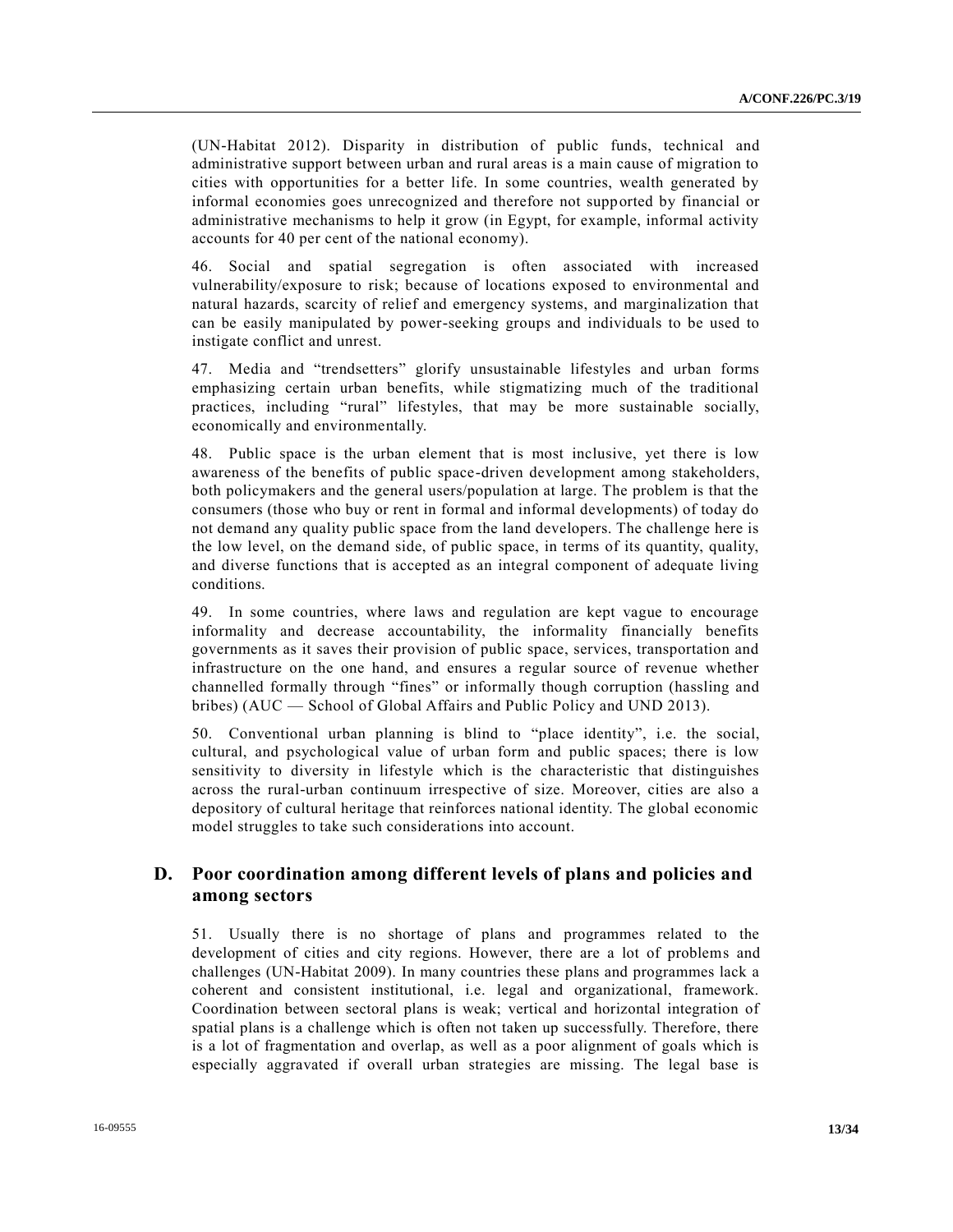sometimes weak or even outdated which severely affects the implementability and implementation of plans and programmes. Often, there is no relation to finance and financial mechanisms which results in plans and programmes being more useful for symbolic policies and populism than for strategically guiding the development of cities and city regions in a consistent way. Overcentralization of the urban planning system is another problem for establishing well-functioning and locally fitting plans and programmes. Often, local competencies for urban planning are limited, or sufficiently qualified local capacities for urban planning are lacking. Effective spatial and territorial management requires that the roles, rights and responsibilities with regard to plans and policies are properly allocated. In many cases all over world, the distribution and coordination is poor or even absent, vertically i.e. among the central, regional and local governments, and/or horizontally within the ranges of agencies responsible for various aspects of urban management such as housing, transportation and the environment. Many places also lack sufficient numbers of trained professionals to take up the task.<sup>7</sup> Primary among the gaps is the absence of the national policy, legislative and administrative structures to frame urban development.<sup>8</sup>

52. The traditional top-down hierarchical structure of governmental spatial planning systems is increasingly inefficient vis-à-vis the needs for participatory governance, with collaboration of particular tiers and branches/sectors of public agencies as well as networking with and inclusion of NGOs, businesses and civic society, with appropriate sharing of the powers and responsibilities.

53. Spatial planning practice suffers from fragmentation of planning tools, oversimplification of policies, poor alignment of goals and plans, lack of national policies supporting urban planning, mismatching between public financing and plans, and low capacity of local governments for accessing resources. Without strong national spatial policy and in the absence of tools and resources for its implementation locally, local planning especially is exposed to and driven by the economic power of big, often multinational companies, which often thrust forward their interests without regard for environmental and societal impacts, and which require the public hand to bear the induced costs of infrastructures and compensation measures.

54. In sum, the challenges are: fragmentation of planning tools, oversimplification of policies, poor alignment of goals and plans, lack of national policies supporting urban planning, mismatch between public financing and plans, and low capacity of local governments for accessing resources.

55. Not only is the proper allocation of roles, rights and responsibilities for plans and policies absent vertically and horizontally, but many places also lack sufficient numbers of trained professionals to take up the task. Primary among the gaps is the

<sup>&</sup>lt;sup>7</sup> See issue paper 8, p. 2. "The discipline of urban and spatial planning is underrepresented in many developing areas, with 0.97 accredited planners per 100,000 people in some African countries and 0.23 in India. This is compared to 37.63 in the United Kingdom of Great Britain and Norther Ireland and 12.77 in the United States of America ".

<sup>8</sup> See issue paper 8, p. 2. "The discipline of urban and spatial planning is underrepresented in many developing areas, with 0.97 accredited planners per 100,000 people in some African countries and 0.23 in India. This is compared to 37.63 in the United Kingdom and 12.77 in the United States".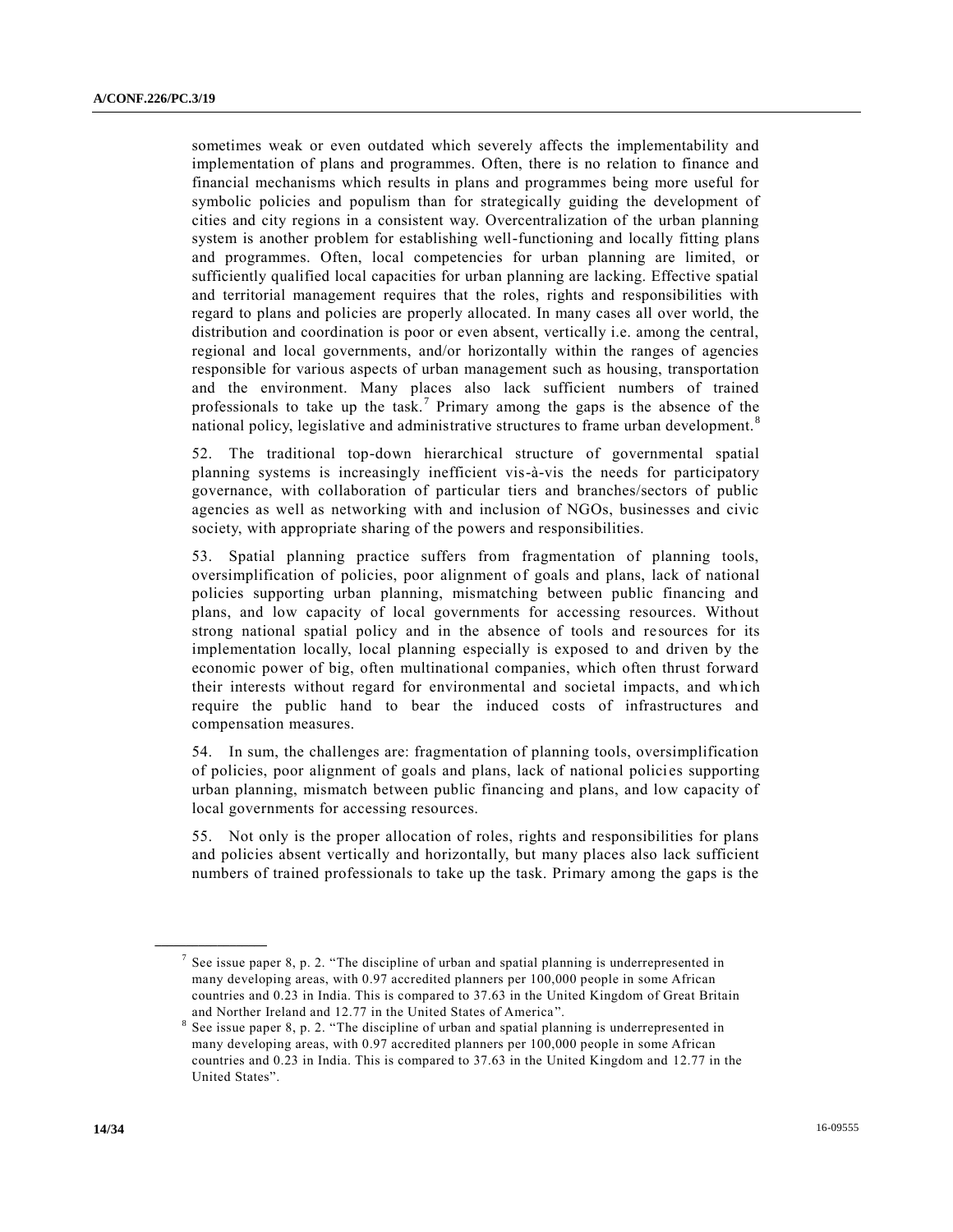absence of a national policy and legislative and administrative structures to frame urban development.<sup>9</sup>

# **E. Inadequate and uneven provision and distribution of good green and public space**

56. Public spaces are defined as "all places publicly owned or of public use, accessible and enjoyable by all for free and without a profit motive" (Garau et al. 2015; United Nations Human Settlements Programme (UN-Habitat) 2015). Public space has been receiving increasing attention in recent years. Good design and good practices of public space are promoted on a regular basis by regular international events, such as the Barcelona-based European Prize on Urban Public Space and the Rome Biennial of Public Space. Important international public space events and actions have also taken place recently in many cities, including Buenos Aires and Stockholm (Future of Places Conferences), Berlin, Bologna, Porto Alegre and Bogotá. Municipalities have offices and departments dedicated to pubic space development, improvement and maintenance. Urban green and public spaces play a special role here as they provide a number of services for urban dwellers and for nature. Moreover, they are crucial for diminishing urban heat islands and their negative impact on the population. And one of the targets of Sustainable Development Goal 11 reads: "by 2030, provide universal access to safe, inclusive and accessible, green and public spaces, particularly for women and children, older persons and persons with disabilities".

57. Despite these developments, and the broadly shared realization that green and public spaces are key to healthy urban environments, provide precious ecosystem services for the urban population, recreation facilities and retention areas in case of flooding and storm water events, the universal provision of public space advocated in Goal 11 faces a number of important challenges:

(a) Insufficient public space (streets, open public spaces and public facilities) as well as green spaces especially in lower-income suburbs and informal settlements. This is a reflection of the huge inequalities in most cities of the developing world, where inadequate housing should be alleviated by a generous provisions of good quality public space;

(b) Weak legal frameworks coupled with poor policy and weak political will resulting in grabbing of public land, the capture of benefit by private actors and over the use of public space;

(c) Urban public places becoming highly commercialized, thus exacerbating social inequalities;

(d) Increasing polarization and social segregation caused by the privatization of public space as a non-accessible asset of exclusive developments, such as gated communities;

(e) A sense of perceived or real insecurity caused by poorly maintained and badly lit green and public spaces in rundown areas and informal settlements;

**\_\_\_\_\_\_\_\_\_\_\_\_\_\_\_\_\_\_**

9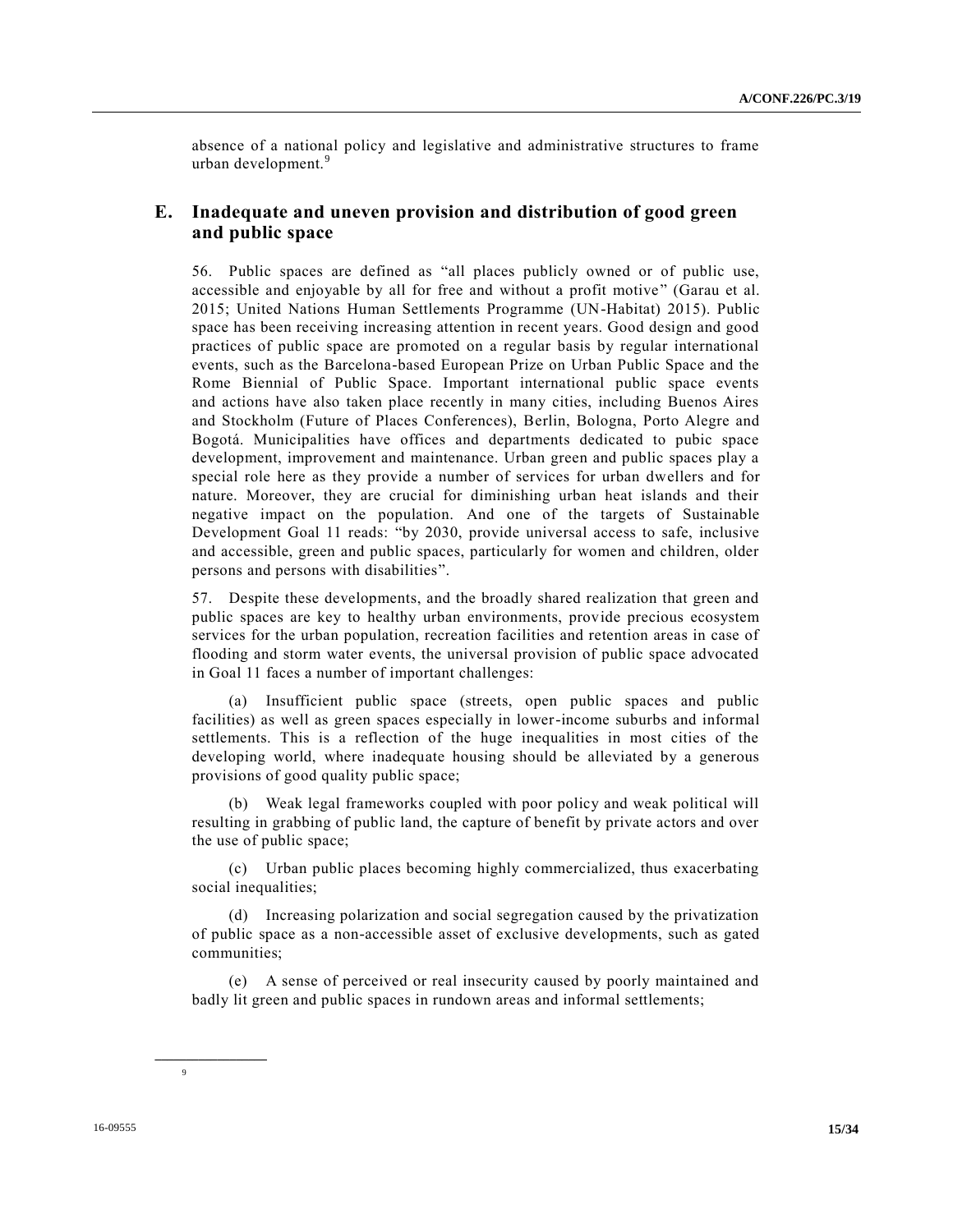(f) Frequent neglect of the special needs for green and public space on the part of the poor are often ignored by governments;

Competing claims on public space on the part of a wide variety of urban users, including street vendors, commercial establishments, pedestrians and cars;

(h) The absence of an agreed system of tools or indicators for assessing the supply, quality and distribution of public space;

(i) The lack of appreciation of the irreplaceable contribution of public spaces to sustainable urbanization, including mobility, health, enjoyment, and a collective sense of citizenship.

58. In countries with fast population growth and rapid urbanization, the pursuit of this target is made more difficult by the mutually reinforcing adverse combination of rapid population growth, a relevant percentage of whom of limited financial means, on one hand, and of scarce municipal resources, weak land-use control mechanisms and inadequate governance and technical capacity on the other. In "shrinking" cities there are many opportunities to transform built-up areas into green and public spaces. However, in many cases this is restrained by the adverse expectations of landowners, prohibitive land prices, and high maintenance costs of green areas.

59. In both cases, there are remarkable challenges to urban spatial strategies and planning. In consolidated areas, adequate public spaces must be carved out within the existing built fabric. In expansion areas, planning must secure the availability of adequate public spaces particularly for lower-income residents. In shrinking areas, institutional arrangements between public authorities and private landowners are necessary in order to establish intermediate or permanent green spaces, which allow public use.

# **F. Incoherent and disassembled knowledge about balanced territorial development and urban spatial strategies**

60. While Member States have arrived at a global consensus for a key element of urban spatial strategies in the *International Guidelines for Urban and Territorial Planning* and they acknowledge that these guidelines "are a useful resource that can act as a compass for improving global policies, plans and designs" and "a source for inspiration," (p. 7), they readily assert the necessity of adapting them to local contexts. This process requires not only sensitivity to local cultures but also an evaluation of the critical success or failure factors in current work.<sup>10</sup> Further, issue paper 8 and others note that gaps in knowledge exist, especially in understanding "emerging, complex urban dynamics", (p. 6), in informing public decision makers of the "role and value of urban planning" (p. 6), and in the contents of university curricula (p. 6). In the *International Guidelines on Urban and Territorial Planning: Towards a Compendium of Inspiring Practices*, a volume published simultaneously with the Guidelines, the authors cite the need for more knowledge about local applications, offer brief profiles of 26 cases and call for a "global network of knowledge- and experience sharing. Such a platform would enable decision makers to make more informed decisions on their own development challenges".<sup>11</sup>

<sup>&</sup>lt;sup>10</sup> See issue paper xx.

 $11$  UN-Habitat, Nairobi, 2015, p. 6.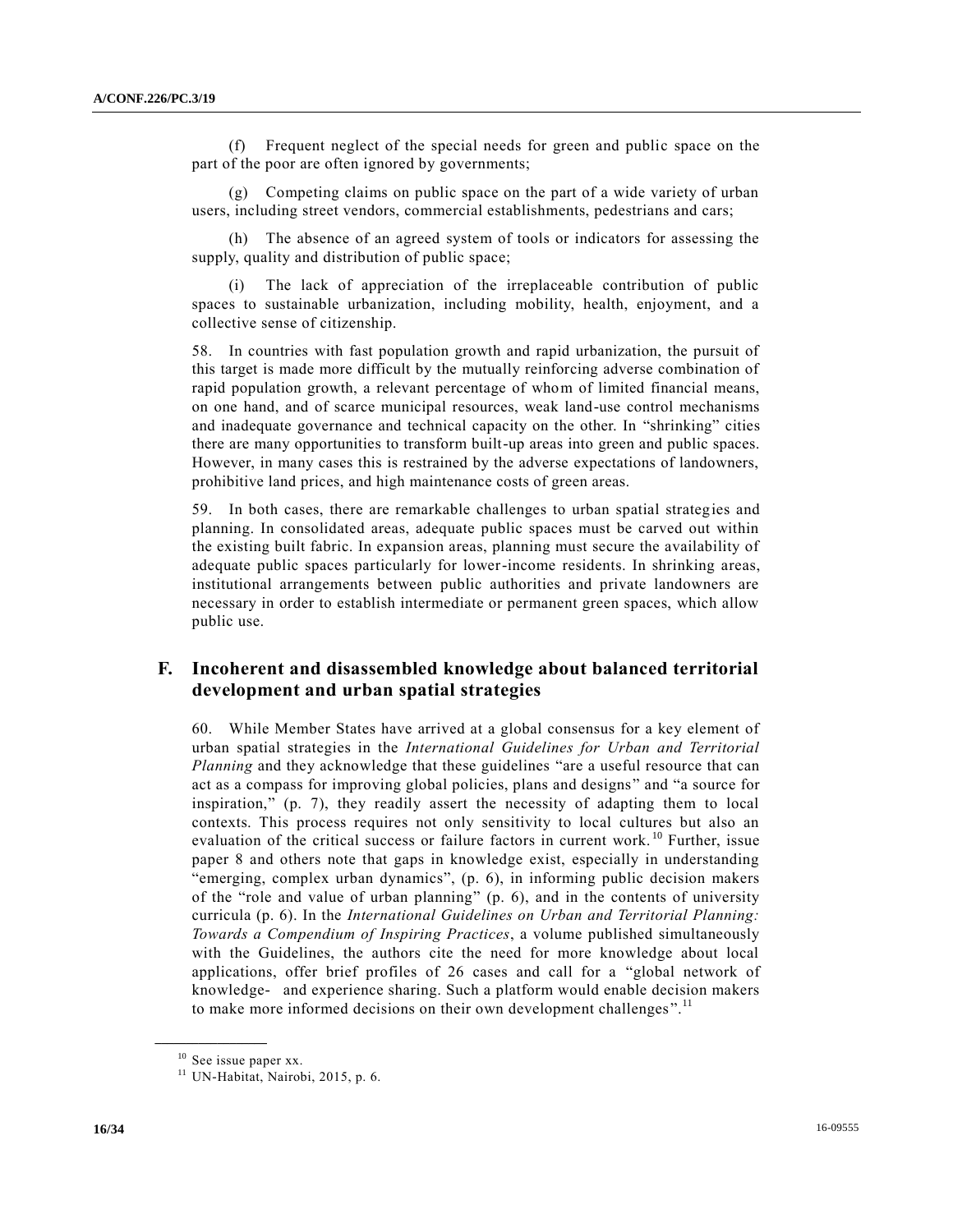# **III. Prioritizing policy options: transformative actions for the New Urban Agenda**

# **A. Design and manage sustainably the form and configuration of cities and territories**

61. Appropriate urban design must be a constant companion of sound urban planning in creating the sustainable city. This is the case for new developments as well as interventions in the existing city; in rapidly growing contexts as well as in declining urban areas; and in megalopolises as well as in small towns and peri-urban settlements.

62. Priorities in pursuing these objectives are the following:

(a) At the urban level: define what "New Urban Agenda design" is. New Urban Agenda design is a spatial development model capable of achieving quality of life, social harmony, and economic viability and, at the same time, minimizing environmental impact. The "New", of course, refers to "Agenda", and not to "design". The urban design criteria refer in fact to many enormously successful neighbourhoods from the past. Critical recommendations to this regard are:

Letting public space define buildings, and not the other way around. An appropriate layout of streets and other open spaces is indispensable for creating enjoyable and functional urban living environments. Such a layout, like public space, must allow full internal movement and accessibility. In this sense, and unlike enclosed residential communities, "New Urban Agenda neighbourhoods" are, first of all, public space;

(ii) Designing public space grids capable of guaranteeing optimal proportions between open space and built space. It is especially important to provide spacious sidewalks and opportunities for mobility alternatives to motorized transport. Separation between surface public and private transport, whenever feasible, should be encouraged;

(iii) Guaranteeing compactness and density in view of their key importance for economizing on land, justifying efficient public transport, ensuring economic vibrancy, enhancing safety and security, favouring social interaction and the appreciation of diversity, attracting high-quality urban services, and cross-subsidizing affordable housing;

(iv) Enhancing "street life" by allowing for the maximum possible commercial use of street-level floors so as to offer viable alternatives to automobile-driven shopping; offering spaces for neighbourhood services such as kindergartens, arts and craft studios, small entrepreneurship, artisan activities;

(v) Envisaging the maximum feasible functional mix (housing, offices, and businesses) in order to guarantee round-the-clock public activity;

(vi) Envisaging procedures for the future maintenance and management of public spaces as an integral part of the design process;

(vii) Applying the same principles to the existing urban fabric, both by preserving existing neighbourhoods that respond to these criteria and by using the same criteria as guidelines for the sustainable renovation of derelict districts and areas, such as abandoned factories/industrial areas, large empty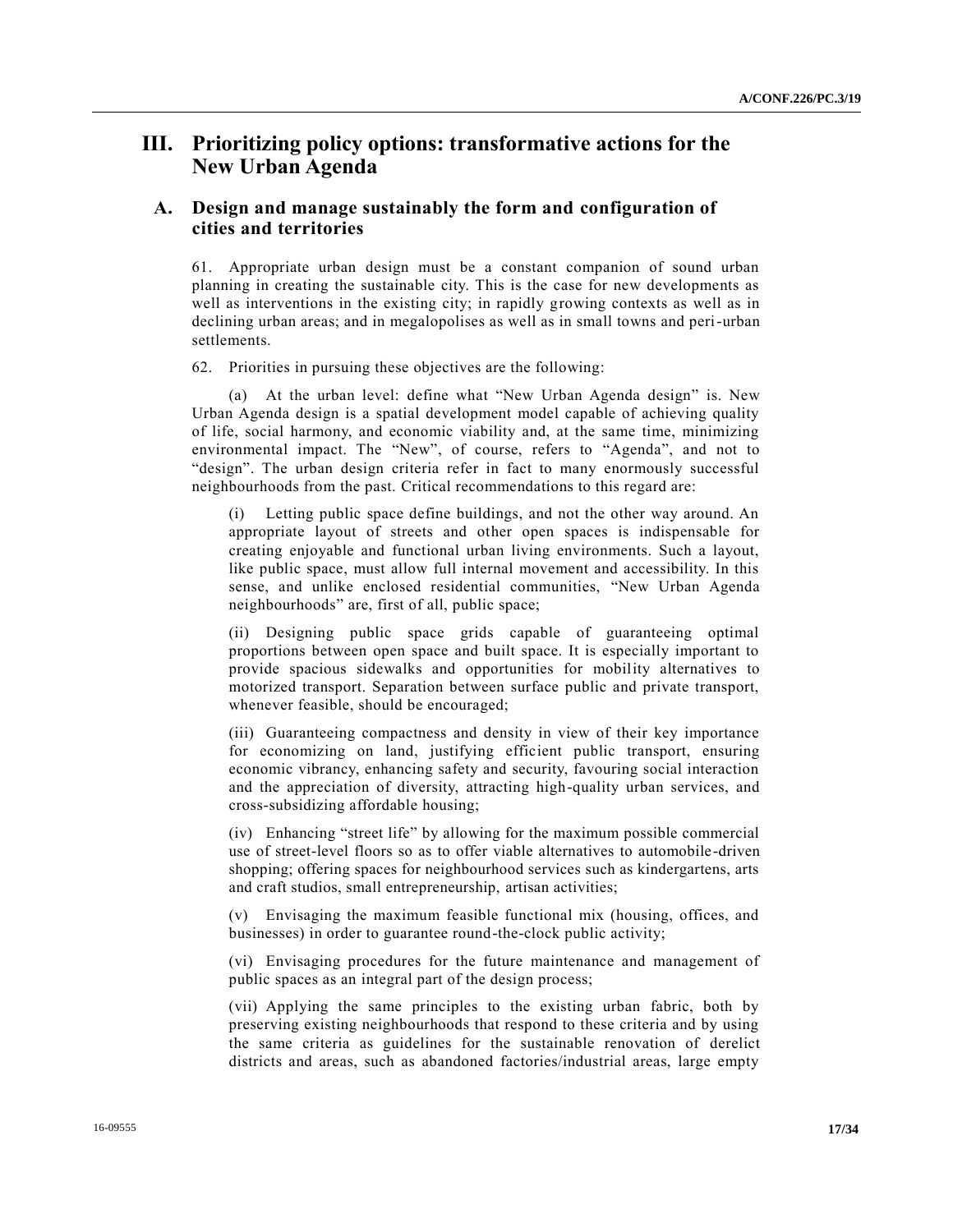parcels of land, and in general uninhabited portions of the city that have lost their original use and function;

(b) At the territorial level: the same criteria can apply, keeping in mind obvious differences in scale between larger and smaller urban settlements. At the territorial level, the "New Agenda Urban design" paradigm implies a total reversal of the sprawl/diffused development model. It envisages wide tracts and corridors of open spaces safeguarded from development and an efficient system of transport connecting larger and smaller compact settlements. The setting of clear national, regional and local targets and measures on how to reduce land consumption for newly built-up areas, such as new urban neighbourhoods, suburban or exurban settlements and road infrastructure, is an important strategic step towards more sustainable urbanization.

### **B. Land as a tool to promote equality and secure resources**

63. Intervene to prevent land market failures and excessive privatization of land, ensure an adequate market and public supply of affordable land for housing, encourage mixed-income development to offset segregation, secure land tenure in informal settlements, introduce efficient legal and technical systems to capture part of the land value increment accruing from public investment.

64. One of the most serious effects of land market failures, when there is no good planning and management of land and space, is social segregation. It requires integrated planning tools to correct land markets failures through taxation and land regulations to ensure the most vulnerable sectors access to urban land without depending entirely on its per capita income, which tends to reproduce territorially inequalities of income between socioeconomic groups.

65. To meet the challenges posed above, best practice land strategies should focus on capturing the windfalls that arise from administrative acts (such as the right to build over and above a certain level (floor area ratio) or land-use changes from rural to urban or even from residential to commercial). When previous, or concomitant, public investments in urban infrastructure and services funded by the community at large (through taxes) support these land-use changes, a case can be made for the public to recover, in part or in full, these windfalls to defray the costs of such investments.

66. In addition, the public sharing of these windfalls facilitates the promotion of more socially inclusive land-use norms and regulations when designing and implementing master plans. Those responsible for ensuring more inclusive cities need to revisit existing legislation on the association of development rights to private property rights.<sup>1</sup>

 $12$  The Municipality of Sao Paulo, for instance, reduced basic floor area ratio (FARs) for the city as a whole to one keeping the maximum FAR in different areas according to existing infrastructures and other supporting conditions in much higher values. The difference from the maximum FAR in a certain zone and the basic FAR  $(=1)$  is now the subject of a charge according to the land value increment associated to it. This process of change in the FARs and respective rights took over 12 years with insignificant legal appeals by affected interests. More, well-defined largescale polygons of redevelopment use an instrument called CEPACs to auction, electronically through the stock market, the additional building rights entailed in such projects. Over \$2.5 billion have been paid by developers in the form of these certificates issued by the municipality over the last 10 years in two so-called Urban Operations. Part of the proceeds was used to redevelop on site a slum (Jardim Edith) in one of the most valued areas of the city.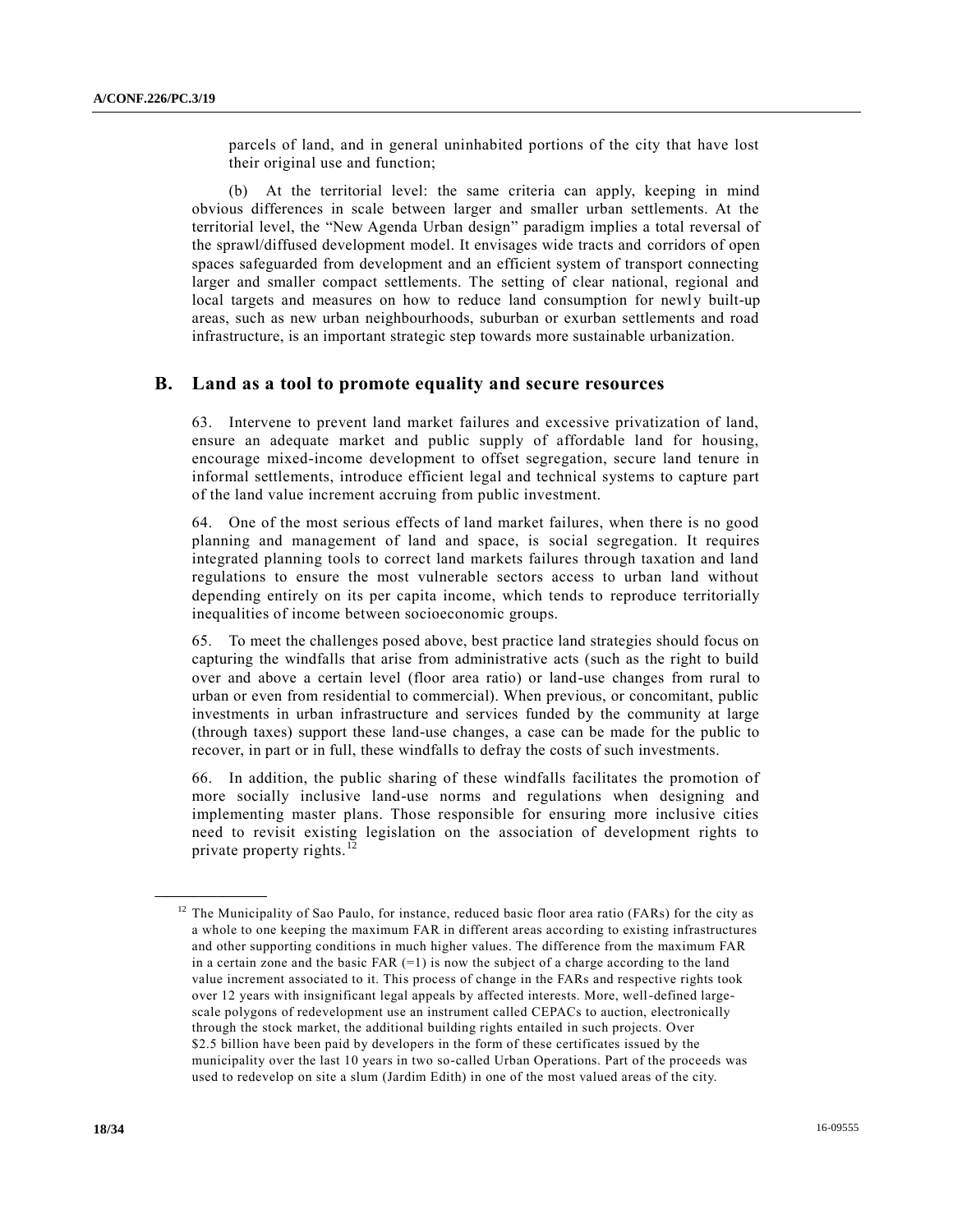67. There is therefore a need to better inform urban planners on the market value and fiscal impact of their decisions. They need to recognize the significant opportunities that are available to generate additional and substantive revenues. Any policy preserving the market as a land allocation institution alongside private property rights has to recognize the importance of promoting sustainable social housing inclusion by curbing landowner's expectations on windfalls. Secondly, resources thus generated should be used to increase the ability of lower-income groups to participate in financial schemes that lower the primary costs of land for new housing developments. Inner-city more inclusive housing for low-income groups should also contemplate forms of tenure other than owner occupation. When subsidies are unavoidable to address the challenges of inclusionary housing, its provision should be facilitated in ways that do not retro-feed into higher land values accruing to landowners. In addition, resources from land-based financial policies and tools (value capture, etc.) should be used (and earmarked) to promote more socially mixed developments rather than fully fledged "Robin Hood schemes" that ultimately exacerbate intra-urban differences affecting land prices and thus reinforcing social exclusion.

#### **C. Guarantee equitable access to the benefits of urbanization**

68. In order to meet the challenge described previously regarding this topic, the following policy priorities are recommended:

(a) Raise awareness in all stakeholders from different levels of society of the benefits of abiding by just and equitable planning that assures fair distribution of benefits of urbanization; acknowledge that urban planning is a key integrative tool across different sectors enabling better use of resources, reduction of costs and promotion of equality. Accountability mechanisms for both providers and beneficiaries have to be established and practiced for this to happen;<sup>1</sup>

(b) Establish legal frameworks and procedures to redirect part of the wealth generated by cities towards the design and implementation of urban spatial strategies aimed at social and spatial integration;

(c) Establish frameworks, processes and working plans based on the alignment of goals with local values and norms that are still applied and, in many cases, have more strength than written laws that are often alien, usually fragmented and derived from different eras. This necessitates good research and knowledge base, awareness-raising, transparency, and channels of public dialogue;

(d) Redirect urban growth trends and decrease segregation in cities through spatial choices and decisions, supported by legal and financial tools in steering cities towards more compact, integrated, connected and inclusive urban patte rns;

(e) Stress the role of the public hand in planning to ensure sustainable and inclusive planning;

(f) Reform urban planning education and practice; from approaches that reinforce urban segregation towards planning that enhances social inclusion, bas ed on an adequate understanding of contemporary dynamics (including informalformal interlinkages), human settlement transformation processes (such as rural to

<sup>&</sup>lt;sup>13</sup> Accountability mechanisms have to be designed in proportion to the population size, so that in densely populated cities, representation has to be large-based — see recommendation number x.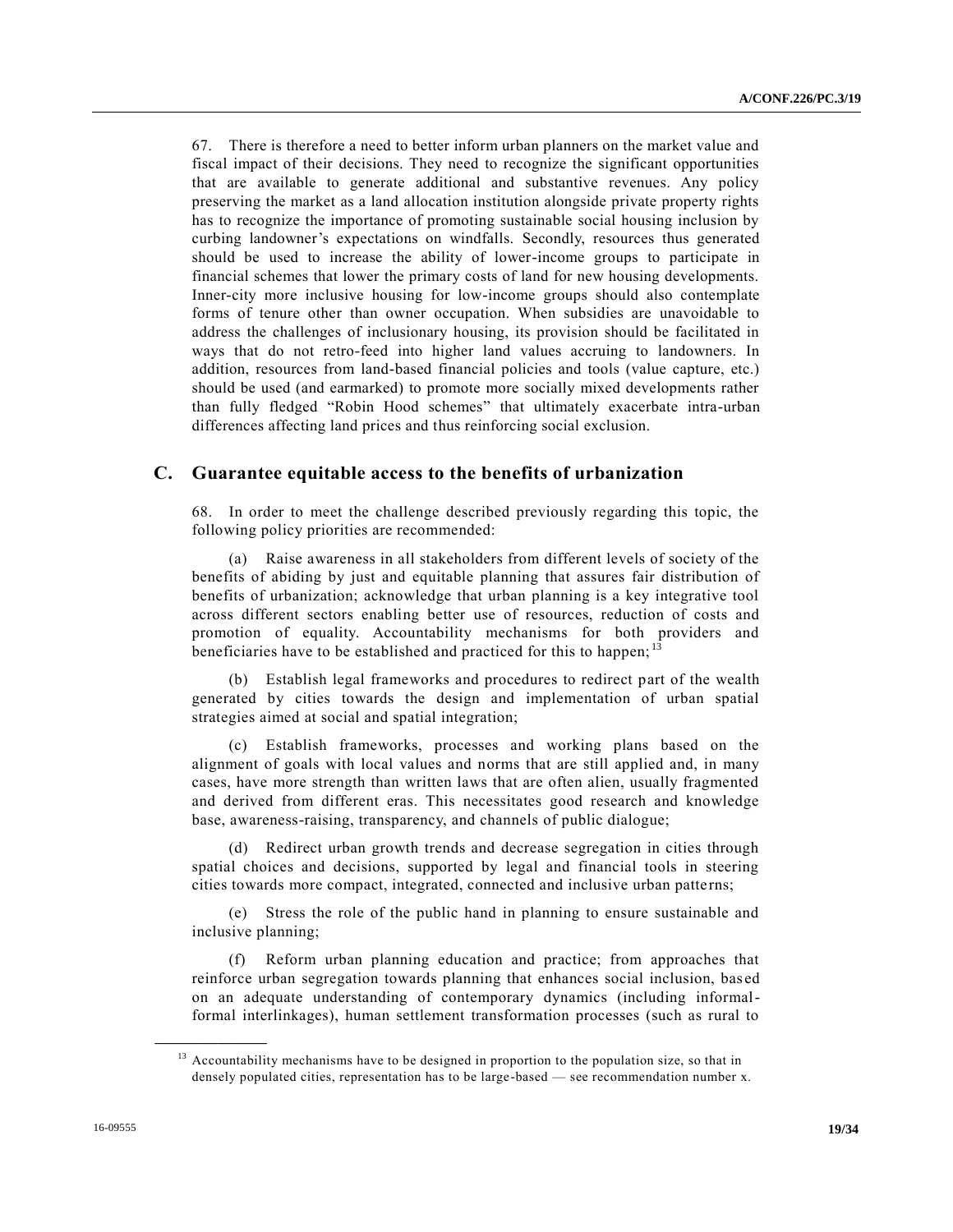urban transitions, densification, and shrinking cities) and new challenges to promote inclusiveness and gender-responsive land policies;

(g) Acknowledge, regulate, and support private sector efforts that overcome social and spatial segregation, and are not fully recognized legally, especially in the provision of housing, services, transportation, urban management and economic development; all benefits of urbanization. This recommendation should be coupled with longer-term reform of legal, administrative and financial frameworks and policies to avoid future informality;

(h) Create a demand for more sustainable non-segregated urban form and public space, which includes self-help solutions, better connectivity, public spacedriven development, and social mix;

(i) Recognize the millions of small and medium-sized investors in the urban development/transformation of cities and their territories (mostly lower- and middle-income groups in developing countries) and supportive an inclusive legal, administrative, and financial framework;

Destigmatize lower-income groups and the working poor and recognize that their social capital and collective economic impact can decrease social and spatial segregation tendencies on the part of upper-income groups. This priority can be addressed most effectively by involving the media and educational institutions;

(k) Capitalize on cultural heritage not only for its economic value, but also to sustain social and psychological benefits such as self-confidence, civic pride and identity;

(l) Contribute to a decrease of rural-urban migration and transformation by revitalizing agro-based economies and providing quality services inclusive of, but not restricted to, safe and affordable water and sanitation, and quality health, educational and administrative services.

# **D. Coordinate among different levels of plans and policies and between sectors**

69. In section I of this policy paper three critical conditions are mentioned which underline the critical importance of making the design and management of the form and configuration of cities and territories the top priority of this paper. Further, the aim of this prioritization is to employ the *International Guidelines on Urban and Territorial Planning* as a framework for improving global policies, plans, designs and implementation processes, which will lead to more compact, socially inclusive, better-integrated and connected cities and territories that foster sustainable urban development, are resilient to climate change and can result in the lessening of energy use and greenhouse gas production.<sup>14</sup>

70. *Planning tools should be harmonized between themselves and in connection to the more general aims of urban spatial strategies. Also, plans should be immediately linked to their implementation, including financial resources, enactment of national legislation supporting local strategies and planning, development of rationales highlighting the virtuous connections between sound* 

<sup>14</sup> This language is drawn directly from the *Guidelines for Urban and Territorial Planning*, p. 7.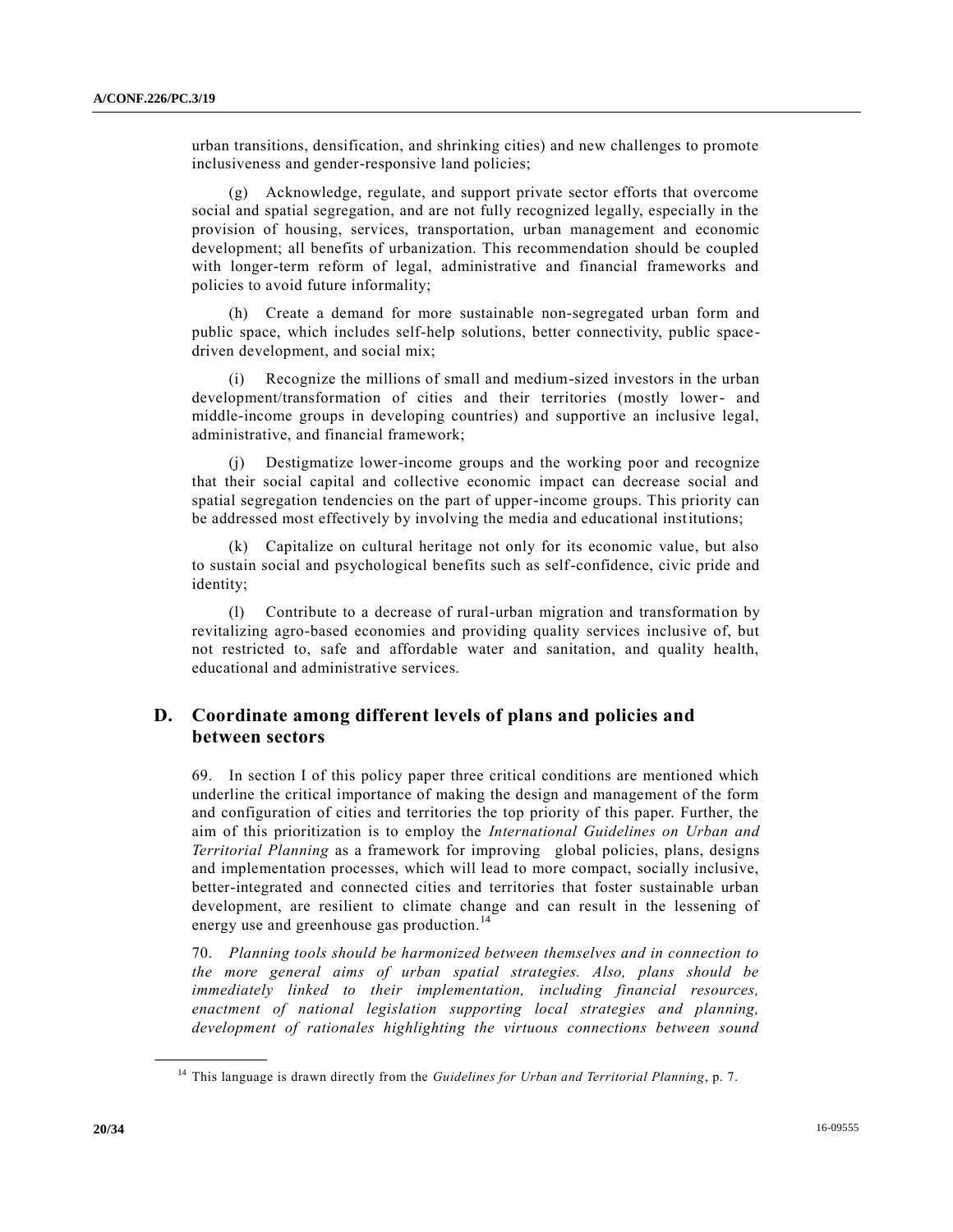*spatial strategies and the potential for sustainable resource mobilization*. Included in this work are the following targets:

(a) A set of plans focusing on the area of responsibility of the respective sphere of government;

(i) National urban policy or plan: promotes sustainable development patterns nationwide with a balanced system of cities and territories;

(ii) City-region or metropolitan plan, including corridor plans: promote regional infrastructure to promote economic productivity and enhance urban rural linkages;

(iii) City-municipal-level plan: development plans that prioritize investment decisions and encourage synergies and interactions between and among separate urban areas. Includes: plans for land use, urban extension and infill, upgrading and retrofitting, and public space systems;

(iv) Neighbourhood plans: street development and public space plans and layouts to improve liveability (e.g. safety), social cohesion and inclusion, and the protection of local resources;

(b) The enabling legal and administrative framework that allows for the crafting and implementation of the plans with meaningful stakeholder participation and partnerships;

(c) Mechanisms for finance;

(d) Mechanisms for monitoring plans and feedback loops to refine or adjust plans.

71. As indicated in the *International Guidelines on Urban and Territorial Planning, Towards a Compendium of Inspiring Practices* (UN-Habitat 2015a) and *The Evolution of National Urban Policies* (UN-Habitat 2015b), examples exist.

72. However, effective planning at all levels and across sectors is dependent on the spheres of government and stakeholders having sufficient, timely data and the capacity to employ it. As also mentioned in the recommendations for monitoring, such geospatial technologies as the Global Human Settlement Layer now being completed by the European Union Joint Research Centre show great promise in supplying the needed information. Further, national policies that recognize and support planning in small and medium-sized cities expected to experience the bulk of urban growth in Asia and Africa is a special priority.

# **E. Ensure an adequate and well-distributed provision and management of good green and public space**

73. Organize broad surveys to identify critical situations and gaps in public space provision and management, with special emphasis on informal, peripheral and high crime areas as a key input to equitable urban spatial strategies. Ensure protection of both existing and potential public spaces against predatory land development and land-use practices.

74. In order to meet the challenges mentioned in the previous section, the following policy options are recommended: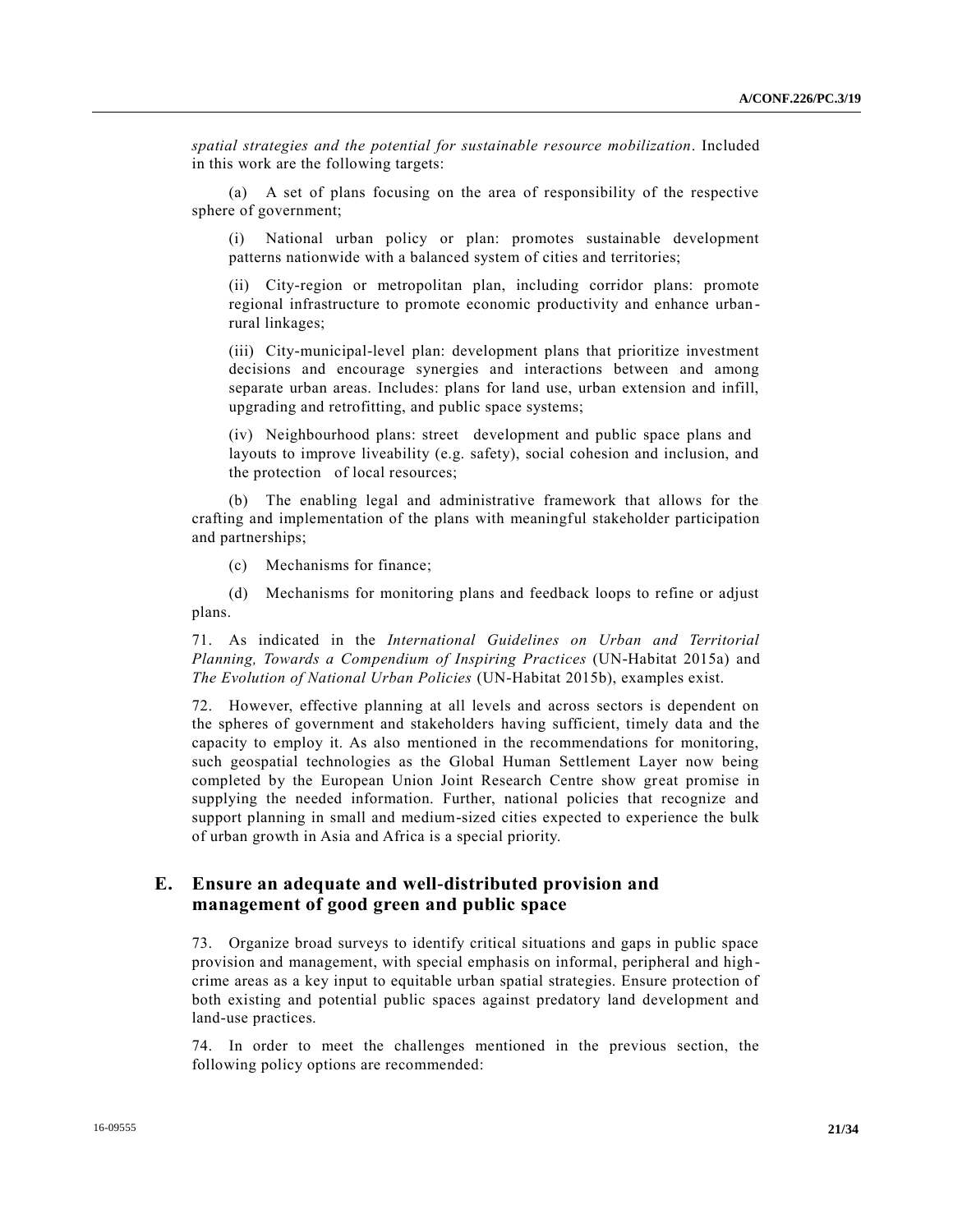(a) Establish targets linked to specific indicators. A set of indicators contained in the UN-Habitat "Global Public Space Toolkit" (UN-Habitat 2015), aims at determining the supply and quality of public space, broken down in its many components, in different areas of the city. In addition, UN-Habitat is proposing a set of targets for the amount of land allocated to streets and public space in urban areas to ensure adequate foundation for the city. The proposed goal/target for public space being suggested is that 45 per cent<sup>15</sup> of land should be allocated to streets and public space. This can be broken down into 30 per cent for streets and sidewalks and 15 per cent for open spaces, green spaces and public facilities; <sup>16</sup>

(b) Citywide green and public space strategies need to focus not only on places and spaces but on the form, function and connectivity of the city as a whole. A holistic view of the city and its green and public space network is fundamental to maximize the potential of the existing infrastructure. Concepts of embedding compact city neighbourhoods into a network of green and public spaces as in the case of Dresden, may provide better access to open spaces and raise the thermal comfort of cities;

(c) Legislation for providing green and public space — laws and regulations need to be reviewed, to establish enabling systems to create, revitalize, manage, maintain and protect green and public space; local land-use concepts giving special attention to green and public spaces may be instrumental here;

(d) Anchoring green and public space in national urban policies — providing an overarching coordinating framework to provide the needed direction and course of action to support cities and towns in providing universal access to safe, inclusive and accessible green and public spaces;

(e) Securing green and public space in planned city extensions, city infills and slum upgrading — as cities expand, the necessary land for streets and public spaces as well as public infrastructure networks must be secured. Instruments to enable the creation of public space from privately owned land are of critical importance;

(f) Planning green and public space as a system — local authorities should be able to design the network of green and public spaces as part of their development plans. Ensure that urban plans contain sufficient guidance for the creation, layout and design of green and public spaces. Local green space strategies should be embedded into and linked with city regional landscape strategies in order to provide appropriate connections between open spaces in the city and in their surrounding region as part of urban rural relations;

(g) Using green and public space to lead development strategies — public space can lead urban development by ensuring that building will only be permitted if green and public space has been organized prior to development;

(h) Participation — public space as a common good is the key enabler for the fulfilment of human rights, empowering women and providing opportunities for youth. Improving access to and participation for the most vulnerable is a powerful tool to improve equity, promote inclusion and combat discrimination in public space;

<sup>&</sup>lt;sup>15</sup> Defined by those achieving a minimum density of 150 inhabitants per hectare, the minimum threshold for a viable public transport system.

 $16$  Ibid.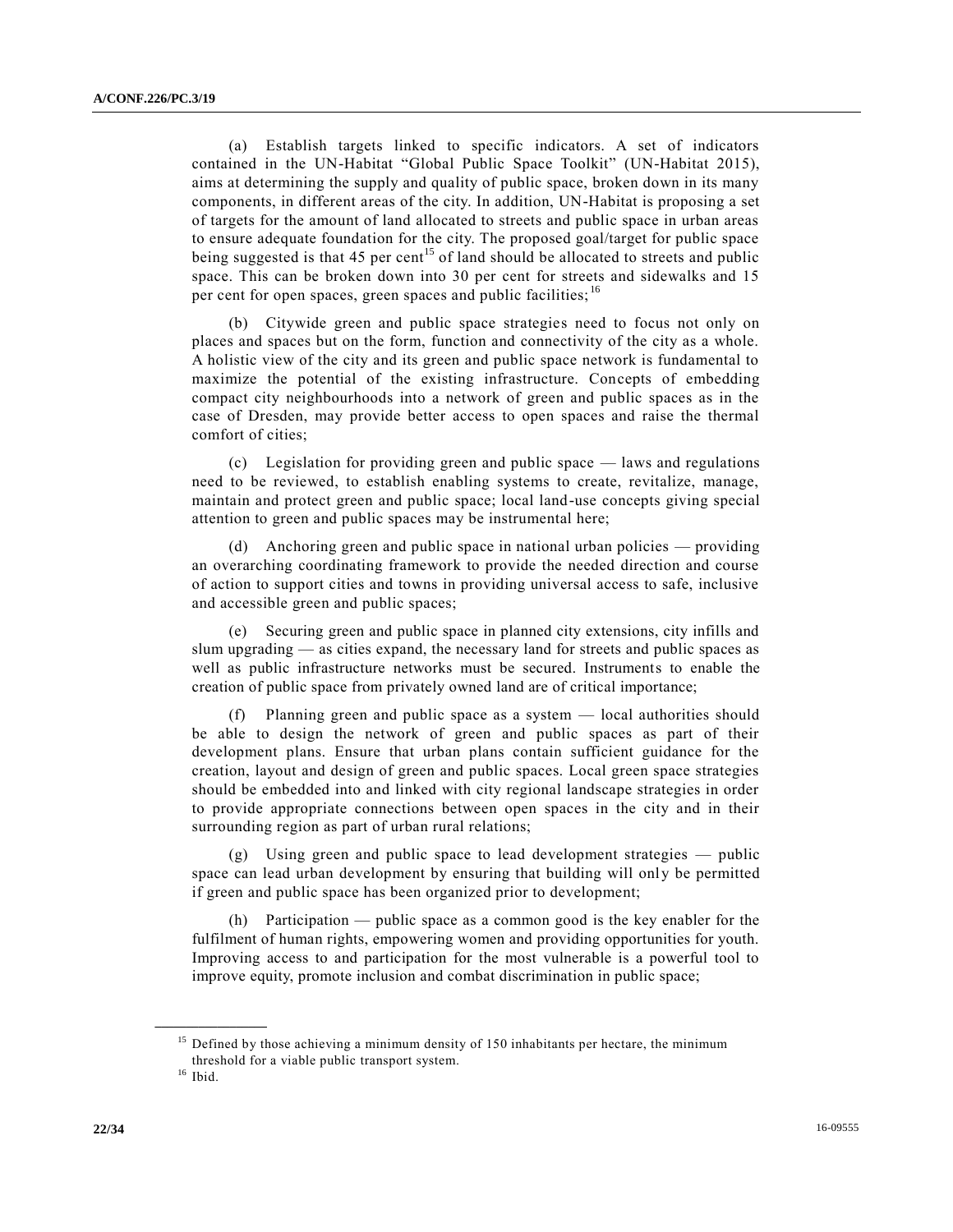(i) Leveraging green and public space as resource multiplier — land valuesharing tools should be widely adopted and promoted for municipalities to capture private values generated by better green and public spaces to sustain investment in public space. Green and public spaces generate substantial economic value. There is evidence that well-planned, well-managed green and public spaces have positive impact on the price of nearby residential properties as well as increasing business turnover. Land value sharing requires specific instruments such as valuation, taxation or land readjustment. There is a need to adopt redistributive policies to redirect municipal resources generated by gentrification to improve the supply, quantity and distribution of public space in less fortunate neighbourhoods;

(j) Investing in green and public space needs to be harnessed as a driver for economic and social development, taking into consideration urban-rural linkages.

### **F. Create a mechanism to support the creation of policy based on knowledge, expertise and experience of multiple stakeholders**

75. Organize a knowledge platform, a panel on sustainable urbanization, built on the legacy of the Habitat III issue papers and policy units process that provides an interactive meta-platform for the open sharing of knowledge, expertise and experience. As in the Habitat III process, its members would be nominated by Member States and civil society.

76. This proposal aims to stimulate a new paradigm of knowledge creation and sharing, one that consolidates, assesses and puts forth the current and future quantitative and qualitative research on sustainable urban development drawn from the science, social science and design disciplines. Like similar platforms that have addressed complex global issues such as climate change or biodiversity, the envisioned paradigm would foster systematic, multidisciplinary cooperative research. It would consolidate links to existing knowledge platforms of relevance to the New Urban Agenda. It would evaluate and generate policy relevant but not policy prescriptive research. It would:

(a) Address key topics yet drill down to specific applications to explore how contextual factors affect universal principles and serve as drivers of positive change in the pursuit of sustainable urban development; among the topics to be explored are the form and configuration of cities and territories as contributory to economic prosperity/balanced territorial development, inclusion and equality and resilience and sustainability, the functioning and management of land markets; factors that contribute to urban liveability, models of effective governance and finance for sustainable development;

(b) Engage in fruitful investigatory partnerships between researchers and practitioners in order to allow theory to inform practice and practice to inform theory;

(c) Communicate the results systematically and effectively at regular intervals in order support the aims of the New Urban Agenda to inspire and drive transformative changes in countries and their cities.

# **IV. Key actors for actions: enabling institutions**

77. Among the actors with specific roles to play in the implementation of this paper's policy priorities are: local governments; supra-local — regional and national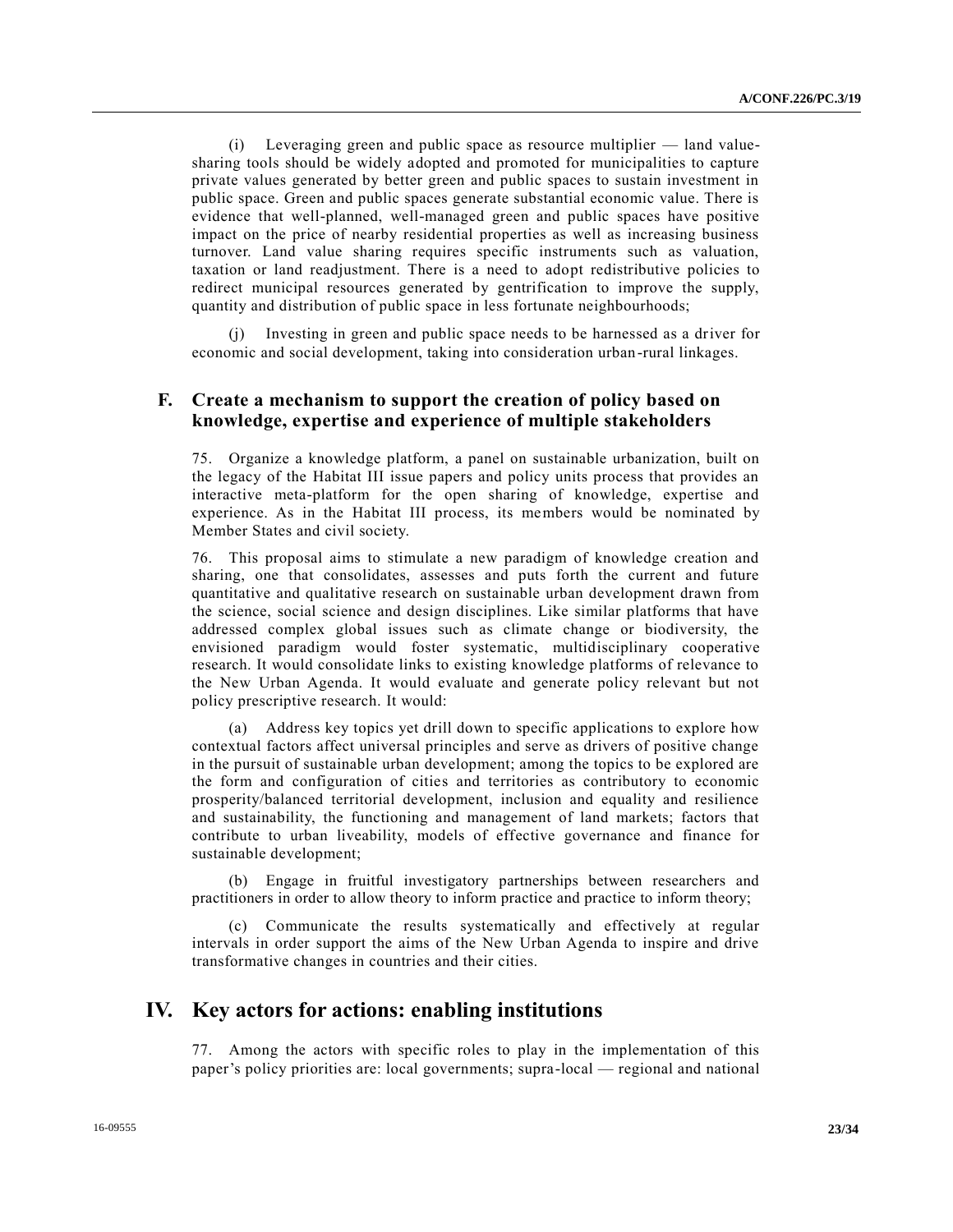governments; supranational governance organizations (e.g. European Union); investors (entrepreneurs, banks and other financial institutions); real estate operators and developers; educational institutions; cultural institutions and associations; professional organizations; media; civil society/communities — community-based organizations and community-based actors; service providers (enterprises that provide basic services — water, sewerage, electricity, transportation, etc.), NGOs, community-based organizations, local policymakers, politicians, parliamentarians; special intergovernmental agencies, international agencies.

78. Most of these categories have come together over the past three years in 26 "Urban thinkers campuses" organized by UN-Habitat in cooperation with local hosts and aimed at forging collaborative thinking on specific themes. Their report will be a welcome contribution to the spirit of collaboration and joint commitment that should characterize the New Urban Agenda's implementation process. Of course, the success of this goal will depend to a large extent on the degree of ownership actors will be able to claim on the elaboration of the New Urban Agenda itself. In this respect, the fact that accredited partners have had the opportunity to express their views on the preliminary drafts of Habitat III policy papers is a welcome development.

79. This Policy Unit recognizes that all components of society have to be informed and have a proactive part in the implementation of the New Urban Agenda. In addition to that, some key actors can be identified and have to take a leading role in this process.

80. Local governments are determinant actors in the development and implementation of policies, plans and programmes that shape directly urban form, design quality, and land use, among others. Local governments also have a main role in developing and managing relations among other stakeholders (politicians, community-based organizations, real estate developers, investors, entrepreneurs, banks and other financial institutions, service providers, NGOs), and should do it fairly and in the common interest. Capacity is key in this respect, as only welltrained, informed and independent public servants can secure partnership agreements that will not damage the community in favour of specific interests.

81. All actors have different negotiation capacities and responsibilities; in other words, and perhaps paradoxically, inequalities can be reinforced when actors with less power and influence sit around a negotiating table without a clear sense of the stakes involved.

82. Consequences of decisions taken at the local level reverberate beyond the level and the timespan they are directly concerned with. All actors should be fully aware of the long-term and wide-ranging consequences of their land and urban transformations. These decisions, no matter how limited and localized they may seem, have profound urban, territorial, national and global impact. We must remember that global environmental phenomena are the result of an innumerable amount of local and apparently unrelated decisions on the use and organization of space.

83. In the ultimate analysis, planning can be used as a relevant tool to promote stakeholders and civil society engagement and to raise awareness and environmental education as key elements for efficient mitigation and adaptation measures as well as environmentally oriented sustainable development strategies.

84. Compared to sectoral policies, urban and territorial transformations are virtually irreversible. Their physical configuration cannot be easily modified, without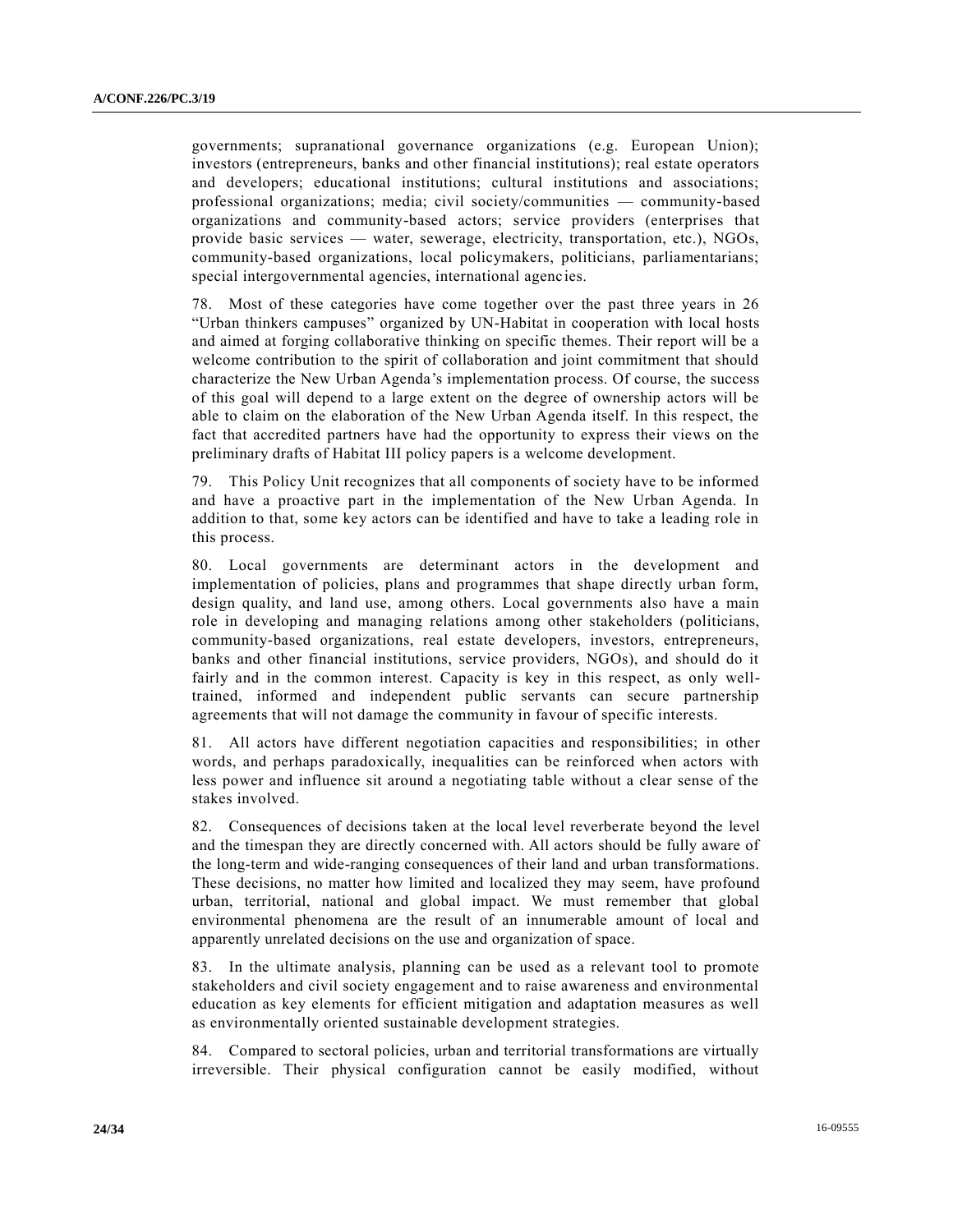substantial resources and over considerable spans of time. In addition to that, all these activities have directly influence greenhouse gas emissions, address the impacts of climate change, and provoke or attenuate adverse environmental impacts.

85. National Governments have a vital role in promoting integrated national spatial strategies and plans, which include issues of climate change mitigation and adaptation, resilience towards shocks, e.g. disasters, and solutions to diminish adverse environmental impacts of human activities, but also a fair distribution of economic and natural resources. National Governments should also organize national frameworks and legislation to promote decentralized policies supporting climate change mitigation, energy transition and resilience accompanied by adequate resources.

86. Real estate developers and investors have to be aware of the consequences of the urban models they contribute to create, but also of the economic advantages of proposing projects based on sensible and appropriate design that reconcile environmental consideration with urban liveability. Common work with national governments, local governments, specialized institutions and civil society representatives on the formulation of urban sustainable urban design guidelines should be welcomed.

87. Media, academia, research institutions, professional associations and civil society have the main responsibilities in creating a consensus on importance of urban strategies in improve quality of city life, but also on their consequences on rural areas. Many efforts have been done in this direction, by the international community to support global initiatives and promote networking among international coalitions and groups.

88. In particular, international agencies and special intergovernmental organization have been promoting initiatives to build consensus on the urban Sustainable Development Goals and the New Urban Agenda. More efforts have to be done to support of new partnership platforms that have emerged in the past three years, notably the Global Task Force of Local and Regional Governments on the Post 2015 Agenda and Habitat III (2013) and the General Assembly of Partners towards Habitat III (2015).

89. The Global Task Force, composed of such local government coalitions as UCLG, ICLEI, C40 and relevant experts, can be expected to contribute to and support the work of the New Urban Agenda putting forth unified positions and commitments for subnational governments with an emphasis on decentralization and the localization of urban spatial policies.

90. The General Assembly of Partners (GAP), a special initiative of the UN-Habitat World Urban Campaign, is a coalition of 14 partner groups including the nine major groups, the Habitat Agenda partners and others with expertise and interest in urbanization. Recognized by the General Assembly as an official civic engagement platform for Habitat III, GAP, like the Global Task Force, is maturing into a cohesive coalition whose members, together or in their individual capacity, can contribute significantly to the New Urban Agenda.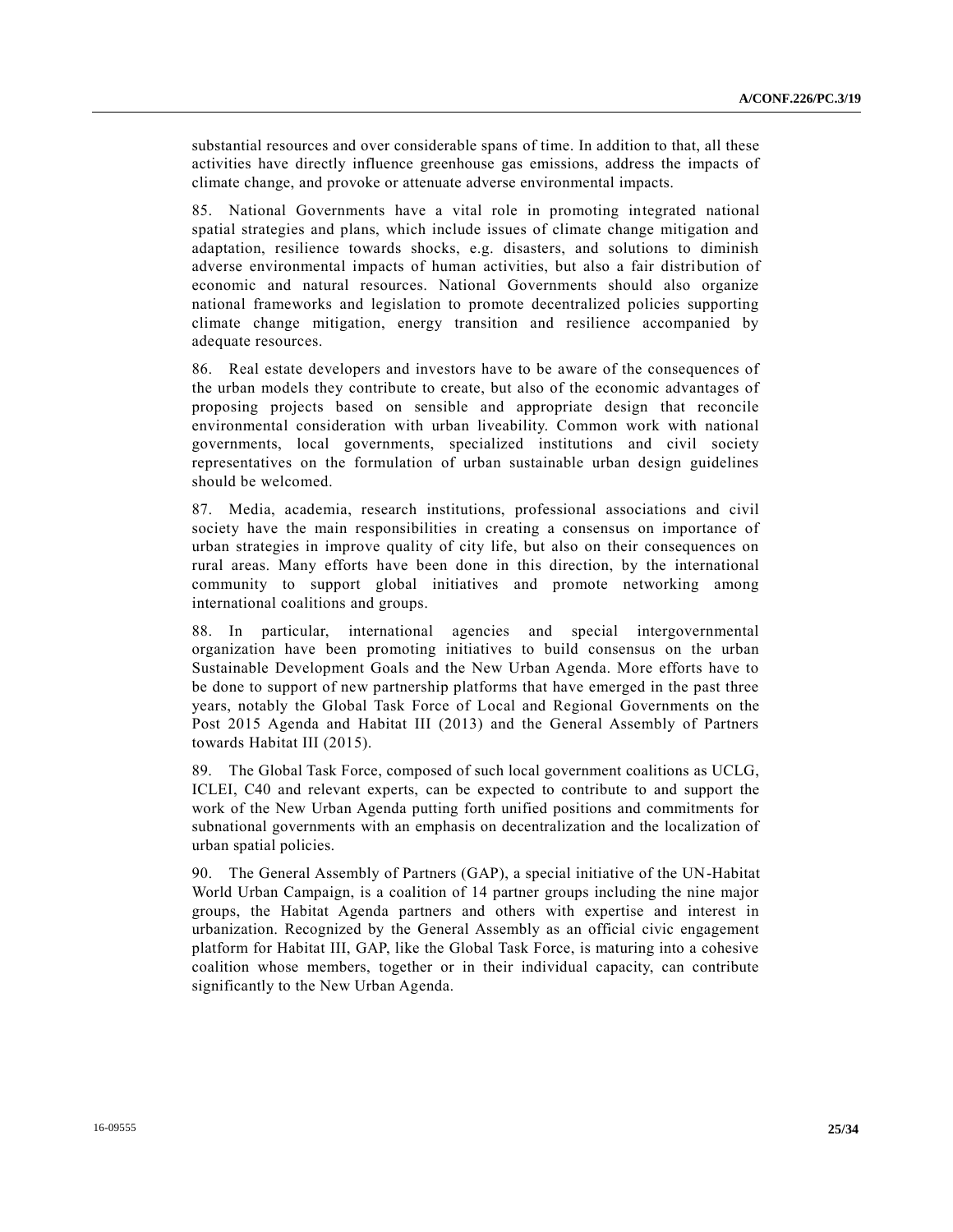# **V. Policy design, implementation and monitoring**

# **A. Implementing the sustainable design and management of the form and configuration of cities and territories**

#### **1. Means of implementation and financing options**

91. The successful application of the New Urban Agenda Design model introduced in section III of this paper depends much more on its conceptual and political acceptance than on the mobilization of massive additional resources.

92. The reason for this is that the overwhelming proportion of spatial interventions in cities and territories are the product of either formal entrepreneurship or of informal initiatives — both in urban expansion processes and in filling-in, regeneration and redevelopment interventions within the existing city.

93. Therefore, the issue is that of activating a virtuous cycle to show that sustainable approaches to urban design and development are attractive, implementable and financially rewarding.

94. In this endeavour, the involvement of all actors both from government institutions and from civil society will be crucial.

95. At the national level, growing concerns over reducing CO2 emissions will conceivably determine more stringent legislation. While the greatest emphasis has been placed so far on clean energy and eco-friendly architecture, the success of the advocated new urban design model will be greatly enhanced by the realization that the form and configuration of neighbourhoods and settlements has an enormous impact on the environment. As a result, governments may be inclined to penalize unsustainable urbanization and offer incentives for sustainable planning and design. This can be done also through appropriate national urban strategies favouring the cluster approach for "compact territories" suggested earlier as a sustainable alternative to uncontrolled sprawl.

96. This also applies to new informal development. A report<sup>17</sup> commissioned by the United Nations Secretary-General on the implementation of the Millennium Development Goal "improving the lives of slum dwellers" target, and drawn by a task force including the World Bank, the Cities Alliance and representatives from academia and civil society, including the association known as Slum Dwellers International, while advocating upgrading and the granting of an appropriate form of tenure in slums not subsisting in perilous situations, concluded that the construction of adequate housing through assisted self-help in newly planned areas was far less expensive than retrofitting (Garau et al. 2005). There fore, proactive and planned solutions for affordable housing can indeed save enormous sums of money, by avoiding expensive remedies at a later stage and capitalizing on the resources of the beneficiaries — in a climate of complete legality.

#### **2. Monitoring mechanisms**

**\_\_\_\_\_\_\_\_\_\_\_\_\_\_\_\_\_\_**

97. A wide variety of actors can help effect this radical change of perspective. The New Agenda itself can, of course, become the vehicle of this vision. But at the

<sup>&</sup>lt;sup>17</sup> "A Home in the City" United Nations Millennium Project (http://www.unmillenniumproject.org/ reports/tf\_slum.htm).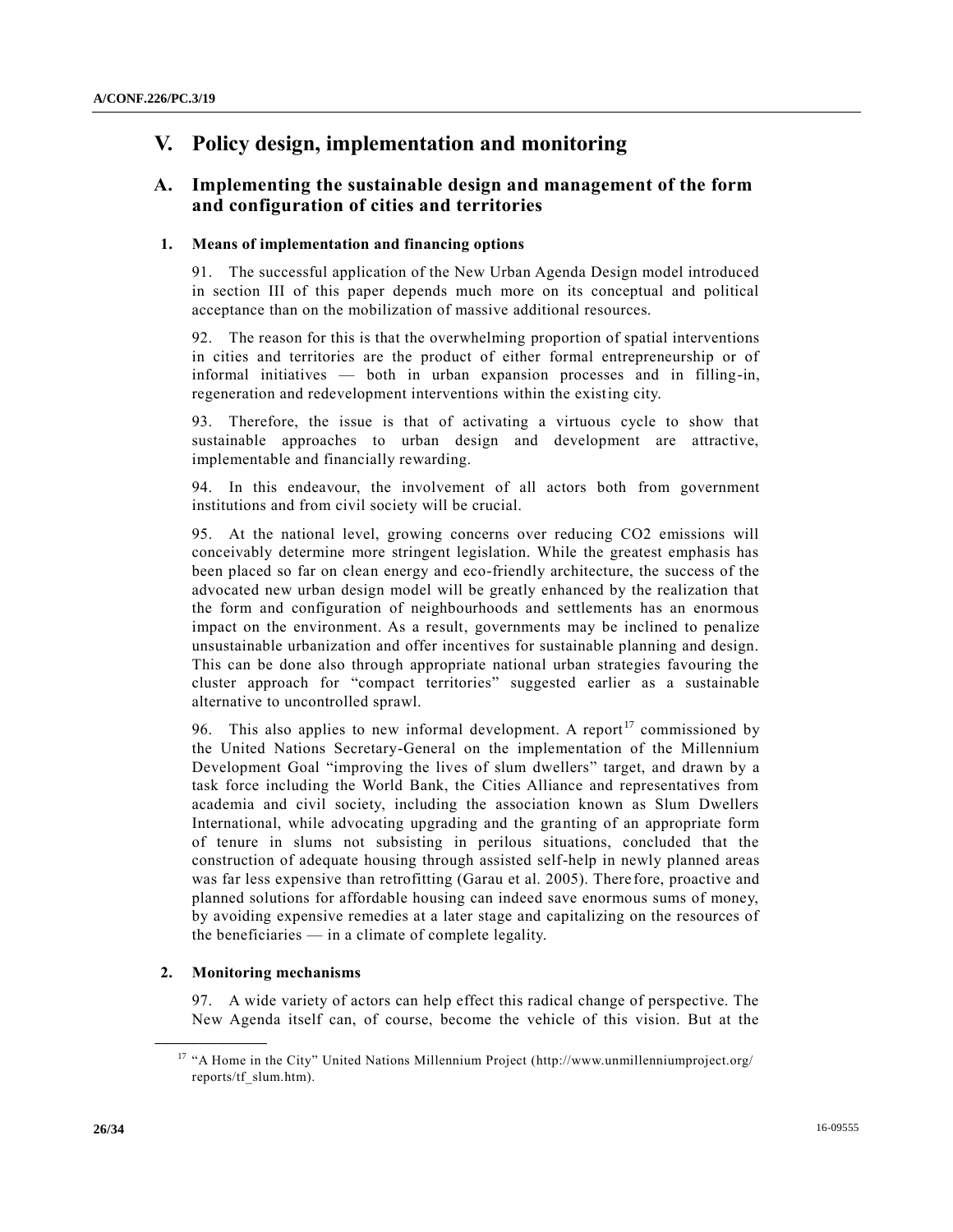implementation level this vision will have to be supported by all international organizations involved in the 2030 Agenda, national governments, local governments. A special role will have to be performed by national-level professional associations, academic, research, and cultural institutions focusing on urban and territorial development issues.

98. One way to mobilize this involvement can be the creation of a "global library of sustainable urban design", where good practices and solutions can be collected, stored, disseminated and discussed, and act as a catalyst for action.

99. An interesting trend is also the involvement of financing institutions in promoting sustainable urbanization approaches. One such example is offered by the "Guidelines for Green and Smart Urban Development" produced by the China Development Bank Capital<sup>18</sup> (China Development Bank Capital's 2015).

### **B. Address land market failures to promote equality and ensure access to the benefits of urbanization**

100. Market-aware policies to promote inclusiveness require that planners consider how increases in land values resulting from the actions of the public sector can be used to secure social objectives rather than simply being appropriated as windfall gains well-positioned landowners. Planners require a range of management skills to deal with many complex factors and understand the needs of a diverse range of stakeholders. Comprehensive land and property market monitoring systems must also be put in place together a fluid dialogue among fiscal, planning and judicial entities, and the political resolve of local government leaders and planners. Land value increments are also captured more successfully when developers and other stakeholders understand that the benefits accrued from value capture policies can provide benefits to all parties involved and are an improvement over business as usual.

101. More specifically, concrete guidelines should inform land-use strategies aimed at promoting social inclusion through the use of land-financing tools. These include:

(a) Ensuring that the adoption of new tools is sensitive to real estate market conditions;

(b) Recognizing that trial and error is part of the process of refining and institutionalizing any policy tool, and that there is no "one size fits all" solution;

(c) Prioritizing the public control of building rights and land uses rather than public ownership of land as elements of a land-based financing tools strategy;

(d) Maintaining updated cadastres, valuation maps and land and housing price records to generate the data needed to assess changes in land values;

(e) Ensuring administrative continuity in the implementation of such policies over time, especially for large-scale projects;

(f) Encouraging direct negotiations between public officials and private sector developers likely to benefit from specific public actions;

(g) Generating a willingness to pay when benefits accrue directly to beneficiaries of a specific public intervention;

<sup>18</sup> http://energyinnovation.org/greensmart/.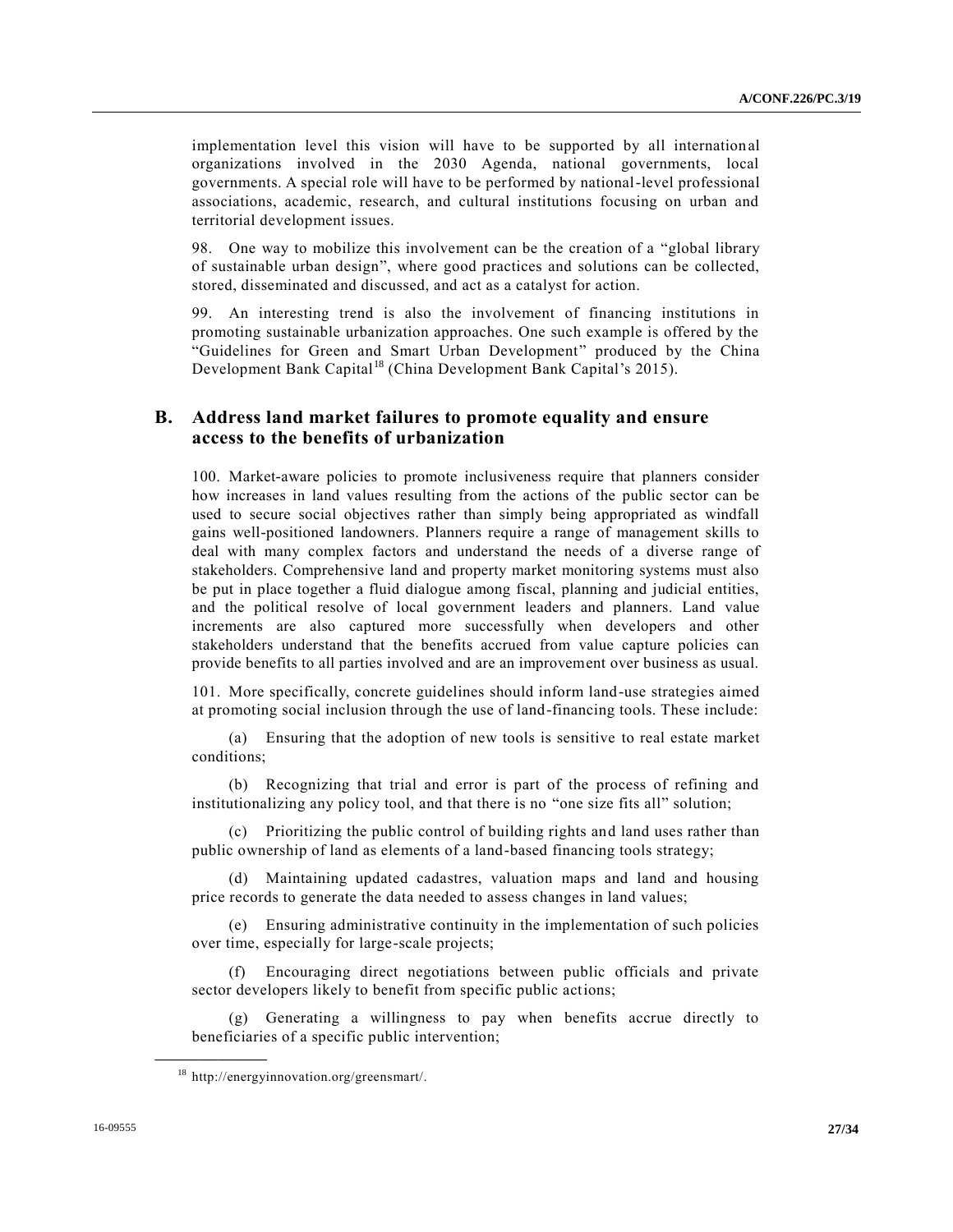(h) Creating win-win situations whereby public interventions can stimulate further market/private sector investments.

102. Countries and jurisdictions that have been able to innovate and expand upon land based financing tools for revenue generation tend to enshrine within constitutional documents and legal codes the separation of building rights from land ownership rights. This helps reduce resistance from landowners to socially inclusive uses, while at the same time generating much-needed revenues to fund such projects. Other tools to consider include:

(a) Special zoning of social interests as currently widely implemented in Brazilian cities whereby existing informal settlements in special higher-income areas are protected from gentrification and other forms of colonization by high income-oriented developers through the adoption of plot size restrictions, set-backs, etc. that are sensitive to the needs of lower-income groups. This instrument is also used in new areas that will be occupied by lower-income groups to protect them from "higher" uses and reduce the costs of land by increasing density;

(b) Declaration of Priority Development as currently in use in Colombia whereby the existence of vacant land in higher-income areas is signalled, with a deadline for development. Non-compliance enables the public to auction the land with the added benefit that the bid winner must use the land for social housing. This allows the land to be bought at a price consistent to its use for social housing;

#### **C. Guarantee equitable access to the benefits of urbanization**

(a) Push for the revision of the global economic model underlying value system to restore non-monetary principles of social justice, "public good", psychological and cultural values into the equation;

(b) Safeguard existing urban forms that show case the "culture" of the sustainable city, such as compactness, mixed use, social mix, connectivity, safe and accessible public space;

(c) Establish legal-financial frameworks and administrative procedures to redirect part of the wealth generated by cities to the provision and fair distribution of quality public space, as well as mechanisms to safeguard public space in newly planned expansions;

(d) Establish legal-financial frameworks and administrative procedures to allow public-private partnerships with local financial autonomy with in-kind collective participation of end users in local development projects;

(e) Minimize demand for travel by planning and designing a well-connected network of mixed-use arteries and a density-based fair distribution of diverse services across cities and their territories;

(f) Plan and provide integrated networks of multimodal means of mobility to ensure affordable and safe access to all users including women, children, the elderly and people with disabilities;

(g) Deliver secure tenure of land and buildings to decrease the vulnerability of upgraded informal areas that still suffer the threat of demolition and eviction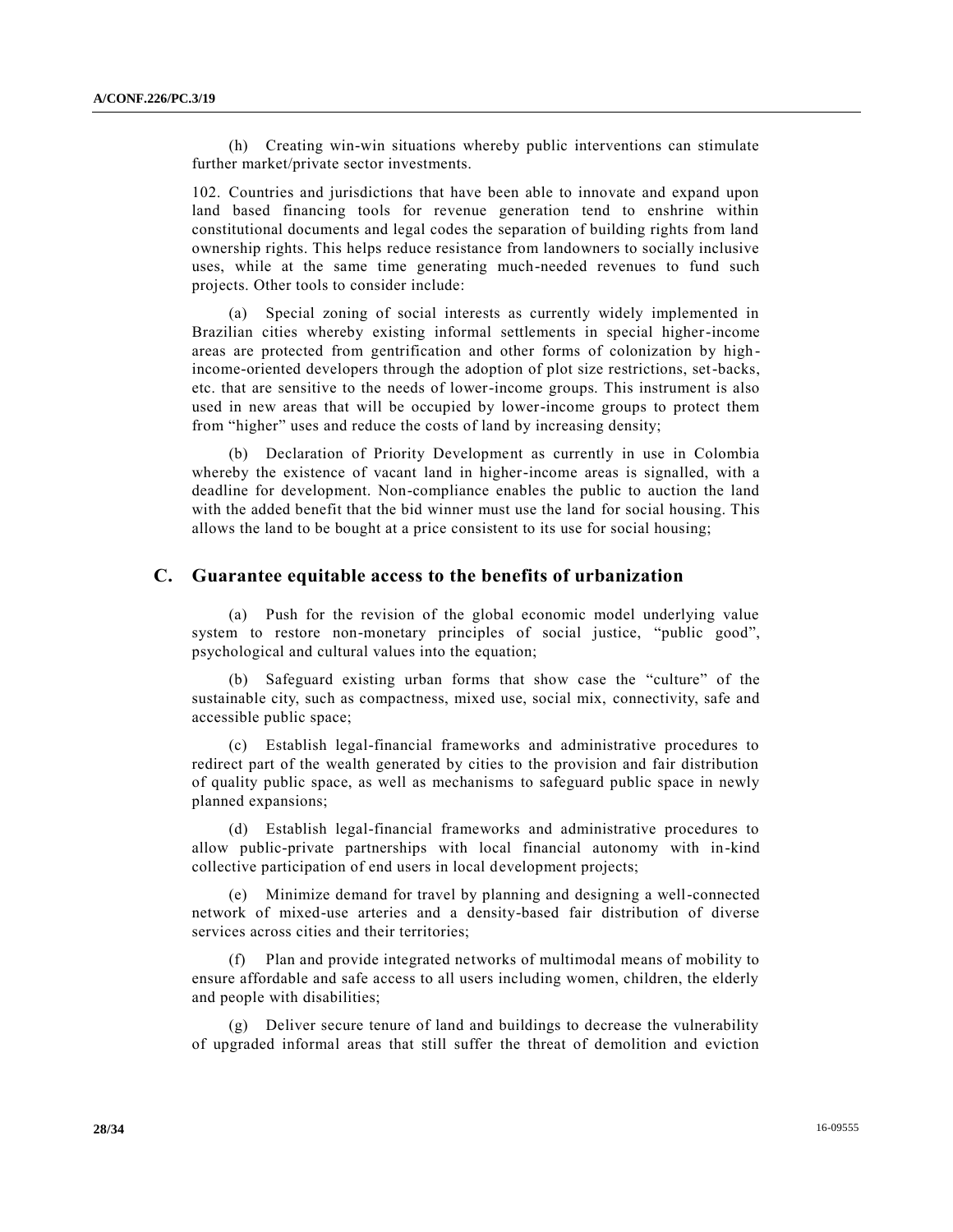when land value increases despite their partial legalization and acknowledgement by administrative mechanisms:<sup>19</sup>

(h) Socio-spatial differentiation in urban design and planning should reflect the culture of the inhabitants, and not their income level, while guaranteeing the same quality of services;

(i) Emphasize the role of urban design as a way to provide spatial quality and to afford social integration;

(j) Spatial justice in the provision of public space and connectivity to boost productivity in underprivileged areas;

(k) Continuous production of accurate knowledge is not only essential for monitoring purposes but essential to share knowledge and raise awareness among the public about development benefits and new challenges;

(l) Participatory planning mechanisms in densely populated metropolises should utilize innovative methods of representation proportionate to the population;

(m) Affordable, accessible connectivity between cities and their territories to enable residents of the rural-urban continuum to enjoy of complementary features of more and less dense settlements;

(n) Adopt safeguarding measures to protect natural or man-made landscape and the right to all to enjoy it;

(o) Introduce practices such as community gardening and urban agriculture where applicable and in line with local lifestyle.

### **D. Ensure an adequate and well-distributed provision and management of good green and public space**

(a) The priorities identified to ensure adequate and well-distributed public space should be part of a comprehensive, citywide public space policy;

(b) Develop planning and design guidelines that that articulate between requirements for city scale public space and neighbourhood/locality scale public spaces avoiding prescriptive recipes and following a flexible approach;

(c) With regard to financing mechanisms, it must be underlined that good public spaces, and in particular parks, gardens, plazas, create urban value. Part of this value, which is normally generated by public investment, must be captured in order to improve less attractive areas and neighbourhoods where they are most needed, while other portions can be invested in further public space improvement in choice urban locations thus establishing a virtuous cycle of revenue -investmentfurther revenue;

(d) Citizen and community participation, particularly at the neighbourhood level, is a fundamental element in the public space creation/maintenance/ enjoyment/evaluation cycle. Only through feedback from the users can the effectiveness of public space be properly measured and monitored over time;

<sup>&</sup>lt;sup>19</sup> Case: Kazem Kazabekir, Greater Istanbul, Turkey.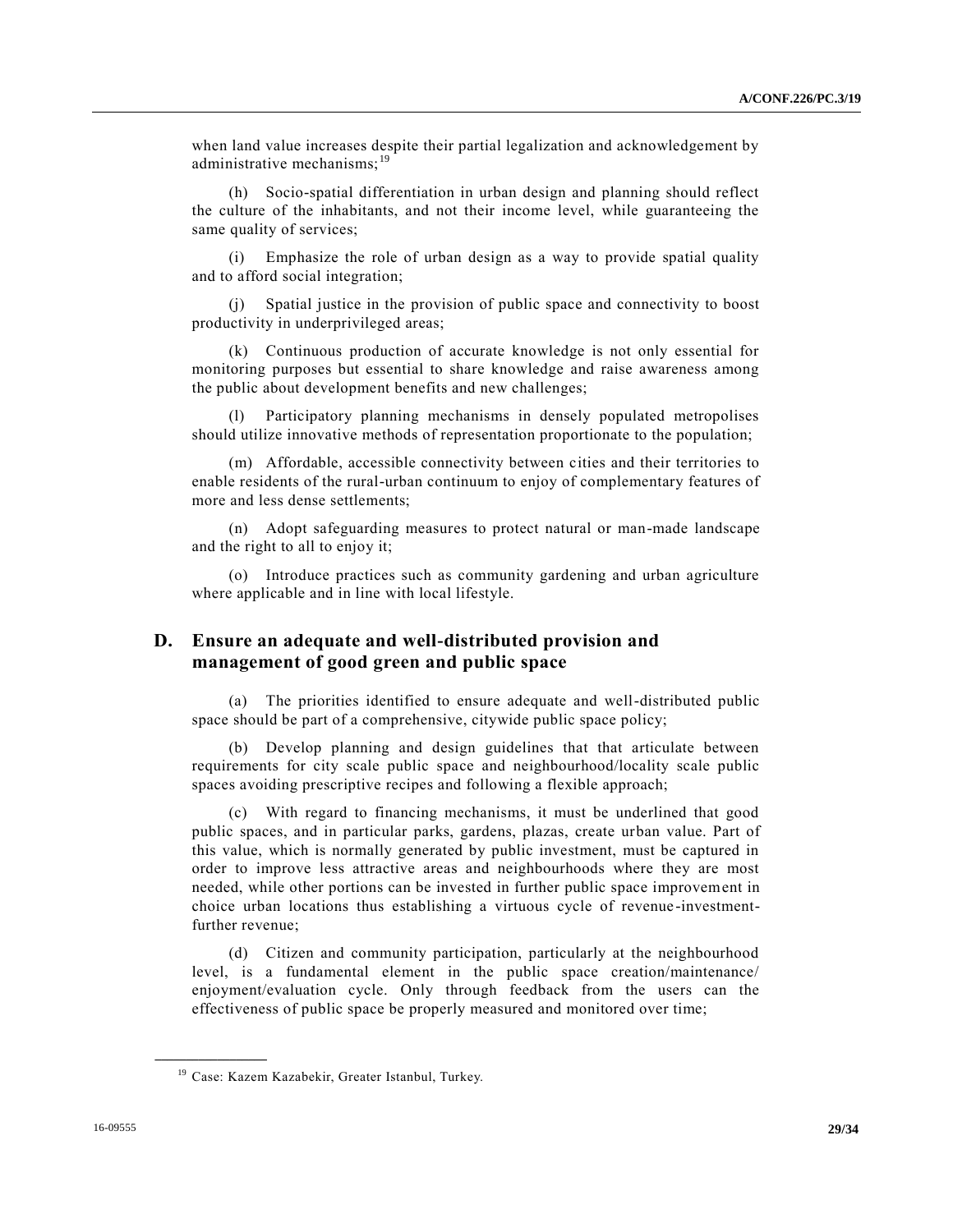(e) Emphasize public sector responsibilities in creating and managing public space that is equitably distributed across cities and their territories, ensuring the easy and safe use of those spaces by all user groups, including women, girls, elderly, children, youth, people with disabilities and the poor;

(f) Raise awareness of the benefits/create market demand for well-designed public space and public space-driven development to exercise pressure on governments as well as private developers;

(g) Adopt "mixed use" in city-scale networks of public space to promote social mix; networks of "shared streets" with multiple modes of transportation and opportunities for diverse uses by diverse users.

# **E. Finance mechanisms**

103. In its policy paper Framework, and in line with the conclusions of this Policy Unit's first expert group meeting, Policy Unit 5 — devoted to municipal finance and local fiscal systems — recognizes that: "Some of the most reliable and effective revenue sources and financing tools used by municipal governments are land‐based. Proper use of the property tax and land value capture, among other land-based tools, can help to create sustainable and fiscally healthy communities" (Habitat III Policy Unit 5 2015).

104. What this report wants to stress is the positive connection between sound spatial strategies, the policy priorities suggested for their formulation and implementation, and the prospects for mobilizing the means for achieving the conference goals in cities — adequate shelter for all and sustainable urban development. It is clear that haphazard, unplanned development generates chaos, inefficiency and enormous social and monetary costs. On the contrary, planned development based on sound urban spatial strategies generates wealth. This wealth stems from the increased value of land after deliberate urbanization processes including good infrastructure, good public spaces, and buildable land for all living functions. In turn, cities can recapture through land taxation and land value capture — the resources they need to feed this beneficial virtuous cycle of planning and investment.

105. It stands to reason, therefore, that resources devoted to the formulation of sound urban spatial strategies are not a cost, but an investment: not only for improving the quality of life of all citizens and protecting the environment, but also for generating the resources this virtuous process requires.

# **F. Monitoring**

106. It is recognized that the Sustainable Development Goals, particularly Goal 11, represent a powerful global standard to measure the achievements of cities and territories in improving living condition of city dwellers. Sound urban spatial strategies require transparency and accountability in the planning process, which in turn necessitates reliable, open and easily accessible data.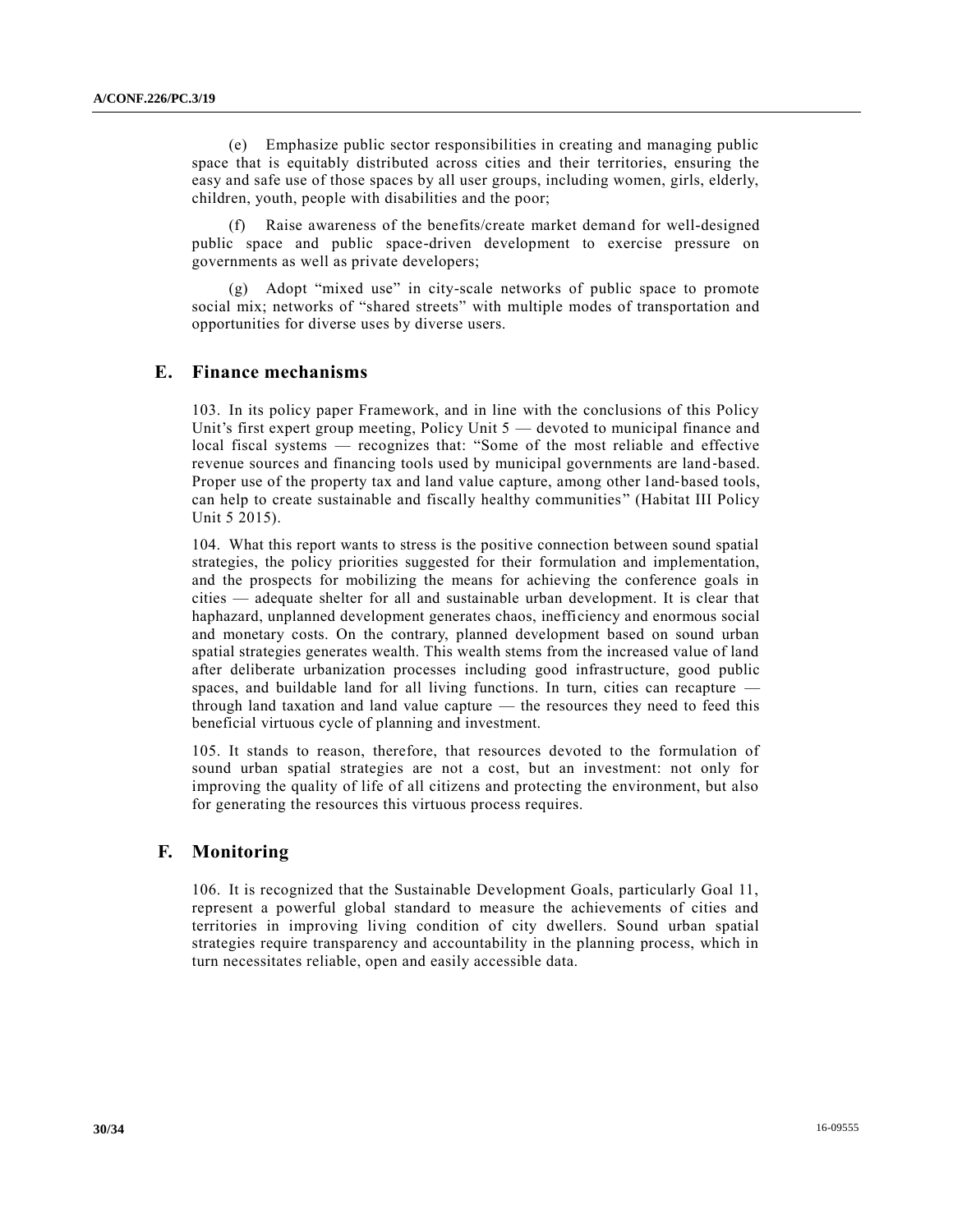107. As underlined in issue paper 8, "ICT and satellite imagery are easy and affordable means of accessing spatial data that have enabled broader participation in knowledge creation and information exchange".<sup>20</sup>

108. Poor data quality, lack of timely data and unavailability of disaggregated data are a major challenge. As a result, many national and local governments continue to rely on outdated information or data of insufficient quality to make planning and decisions.

109. Cadastral data are key elements for monitoring land use, but other indicators are relevant and should be collected and updated regularly.

110. Regional and national governments should make use of geospatial data on built-up, green and open areas to cross-check data collected locally. Open and easily accessible geospatial data can support monitoring in many aspects of development, from health care to natural resource management. They can be particularly effective especially in spatial analyses and outputs that can also be compared worldwide.

111. Considering the challenge of handling large amounts of data (both in terms of know-how and costs), local and regional authorities can work together with national and international institutions and research centres to make the most effective use of open, easily accessible data.

112. If on the one hand cities and countries have the main responsibility for monitoring their achievements on urban sustainable development referring to global indicators, on the other hand many aspects of planning processes and strategies, such as participation, transparency, etc., are site-specific or not enumerable. It is important to ensure that national and local communities and stakeholders take a leading role in monitoring and advocating for adequate participative, clear, transparent procedures, especially in those contexts where phenomena such as speculation, gentrification, and displacement affect the most vulnerable inhabitants.

113. Cities should take on their shoulders the responsibility of monitoring improvements in distributing the benefits of urbanization to city dwellers,  $21$  with special attention to citywide surveys on supply and distribution of public space (UN-Habitat 2015).

 $20$  A relevant experience in this field is represented by the Global Human Settlement Layer (GHSL), developed by the European Commission, Joint Research Centre, and its related product such as the European Settlement Map. GHSL is an open and free database to map and classify human settlements in a harmonized and consistent way, based on satellite imaginary (Pesaresi et al. 2013) http://ghslsys.jrc.ec.europa.eu/.

<sup>21</sup> Relevant indicators to be considered are: increase in capacity to earn a living/decreased gap between job market demand and capacity of unemployed; well-used services at their maximumuse capacity (not underutilized and not overcrowded); continuity of water supply (many cities have water and electricity networks but intermittent supply); decrease in drinking water-related diseases; decrease in leakage of water and sanitation networks/decrease in subsoil water table; frequented public and green spaces; less travel time; decrease in carbon emissions; decrease in sexual harassment and violence against women in public space; fewer fatalities and accidents in public space; balanced geographic distribution of public space and green public space; map energy consumption-carbon emission; generation of revenue expenditure of public funds along density/socio-spatially differentiated parts of cities, not only administrative boundaries.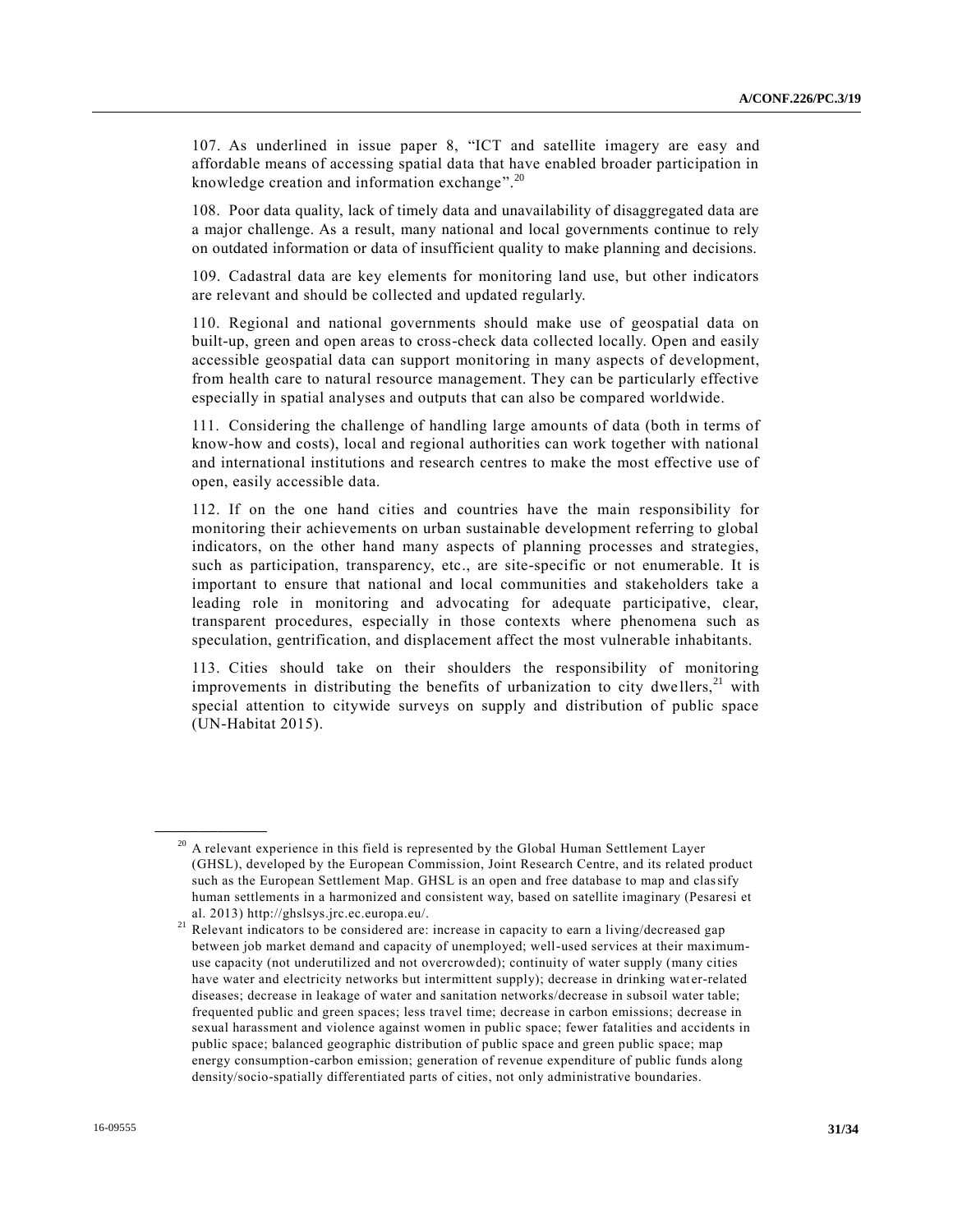# **VI. Conclusion**

114. This paper's conclusions reflected in the following seven key messages:

#### **Urban spatial strategies**

115. The organization of physical space is key to sustainable urban and territorial development. It can be successfully achieved through fair and comprehensive urban spatial strategies.

#### **Designing the sustainable city**

116. Compact development and redevelopment on a human scale is the basis for the enjoyment of urban life by all, the satisfaction of basic needs, a vibrant economy and the protection of the environment.

#### **Using land markets to combat segregation**

117. Appropriate legislation and planning measures can make sure that part of the wealth generated by urbanization processes is shared collectively providing security of tenure and access to land and services and combat physical and social segregation and improve the living conditions of the urban poor.

#### **Extending the benefits of urbanization to all**

118. Urban strategies must guarantee that the benefits and services cities can offer are shared by all, regardless of income, lifestyle, place of residence and type and size of settlement.

#### **Integrating levels, scales and actors of planning**

119. The integration between levels of planning, sectors and urban and rural development is essential for the success of urban spatial strategies. Useful tools to achieve this goal are available, including the *International Guidelines on Urban and Territorial Planning*.

#### **Shaping the city through green and public space**

120. Green and public space is what defines the identity and character of a city, expresses its physical structure and provides the lifeline of city life: recreation, mobility, interaction, and togetherness.

#### **A global dialogue for sustainable planning**

121. The continuation of a global dialogue on the sustainable organization of urban and rural space will be vital for the successful implementation of the New Urban Agenda and the Sustainable Development Goals. The processes put in place by Habitat III could usefully be translated into continuous activities devoted to networking and the exchange of ideas, experiences, information and good practices.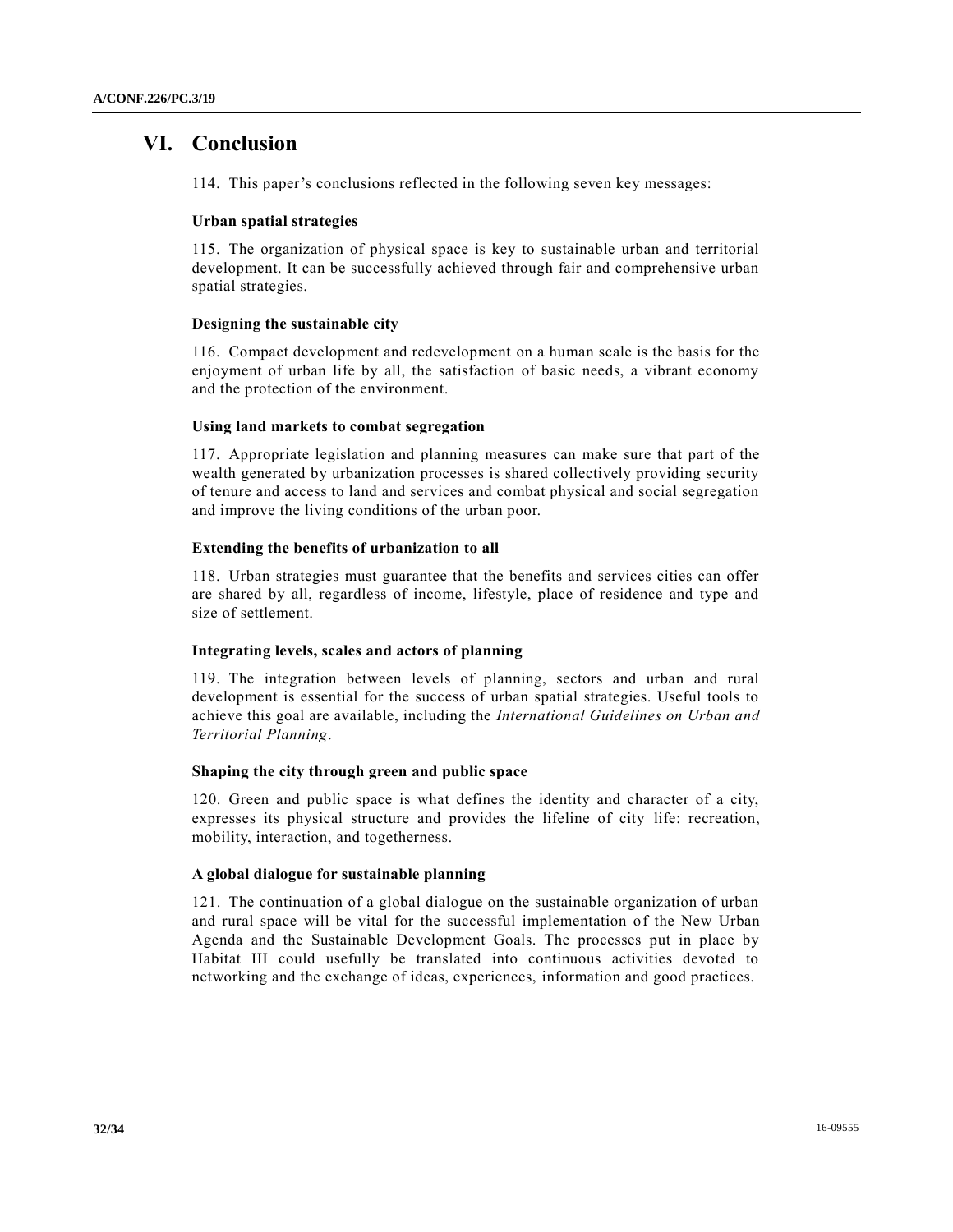# **References**

Policy Paper Framework, "Urban Spatial Strategies".

Angel, S. et al., 2010. *A Planet of Cities: Urban Land Cover Estimates and Projections for All Countries*, *2000-2050*, Cambridge: Lincoln Institute of Land Policy.

AUC — School of Global Affairs and Public Policy and UND, 2013. Workshop for Informality Research Group — French Cultural Centre in Monira, Cairo, 29th April 2013.

China Development Bank Capital's, 2015. Guidelines for Green and Smart Urban Development.

Garau, P., Lancerin, L. and Sepe, M., 2015. *The Charter of Public Space*, Rovereto: List LAB.

Garau, P., Sclar, E. and Carolini, G., 2005. *A Home in the City*, New York.

Habitat III Policy Unit 5, 2015. Habitat III Policy Paper Framework 5 — Municipal Finance and Local Fiscal Systems., (December).

Litman, T., 2015. *Analysis of public policies that unintentionally encourage and subsidize urban sprawl. NCE Cities — Sprawl Subsidy Report*, Available at: http://static.newclimateeconomy.report/wp-content/uploads/2015/03/public-policiesencourage-sprawl-nce-report.pdf [Accessed February 25, 2016].

Pesaresi, M. et al., 2013. A global human settlement layer from optical HR/VHR RS data: concept and first results. *IEEE Journal of Selected Topics in Applied Earth Observations and Remote Sensing*, 6(5).

Secretariat of the Convention on Biological Diversity, 2012. *Cities and Biodiversity Outlook: A Global Assessment of the Links between Urbanization, Biodiversity, and Ecosystem Services*, Montreal. Available at: http://www.cbd.int/authorities/doc/cbo-1/cbd-cbo1-summary-en-f-web.pdf.

UN-Habitat, 2009. *Global report on human settlements 2009: Planning sustainable cities*, Nairobi.

UN-Habitat, 2015a. *International Guidelines on Urban and Territorial Planning*, Nairobi.

UN-Habitat, 2012. *State of the World Cities Report 2012/2013*, Nairobi: Earthscan.

UN-Habitat, 2015b. *The Evolution of National Urban Policies*, Nairobi.

UN-Habitat, 2015. *Global Public Space Toolkit. From Global Principles to Local Policies and Practice*, Nairobi.

United Nations Task Team on Habitat III, 2015a. Habitat III issue paper 10 — Urban governance., (May), pp. 0-10.

United Nations Task Team on Habitat III, 2015b. Habitat III issue paper 11 — Public space., 2015(May), pp. 0-8.

United Nations Task Team on Habitat III, 2015c. Habitat III issue paper 8 — Urban and spatial planning issue., (May), pp. 0-9.